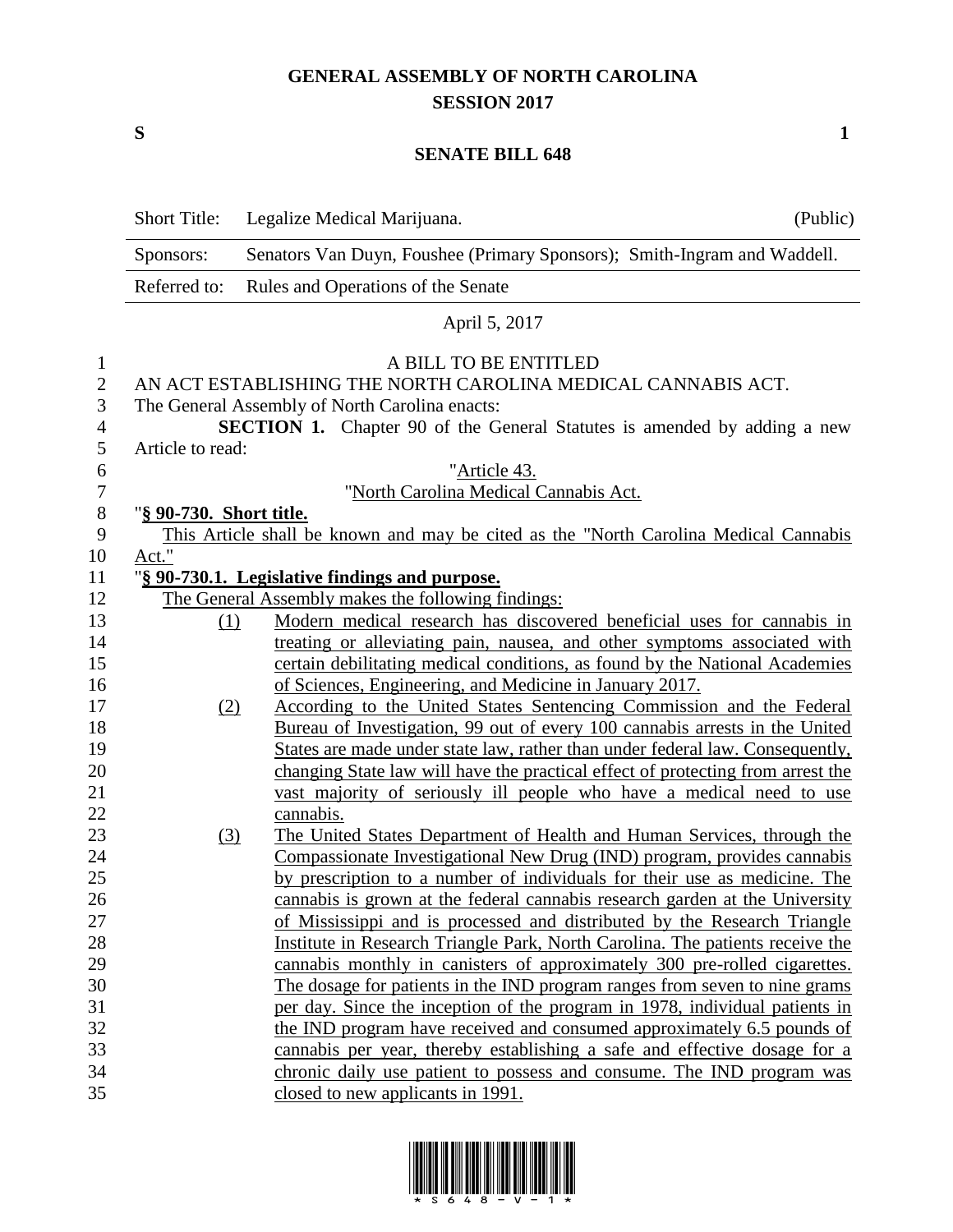|                           | <b>General Assembly Of North Carolina</b>                                                                                                                 | <b>Session 2017</b> |
|---------------------------|-----------------------------------------------------------------------------------------------------------------------------------------------------------|---------------------|
| $\left(4\right)$          | In 1992, the United States Drug Enforcement Administration (DEA)                                                                                          |                     |
|                           | published research in a report entitled "Cannabis Yields" stating that canopy                                                                             |                     |
|                           | cover, rather than the number of plants, is the most accurate indicator of a                                                                              |                     |
|                           | garden's yield. According to the DEA report, 250 square feet of mature                                                                                    |                     |
|                           | garden canopy will typically yield six pounds of processed cannabis per                                                                                   |                     |
|                           | year, a common amount for patients who use cannabis daily, and less than                                                                                  |                     |
|                           | the amount prescribed and delivered to the IND patients by the federal                                                                                    |                     |
|                           | government.                                                                                                                                               |                     |
| <u>(5)</u>                | Although federal law currently prohibits any use of cannabis outside of the                                                                               |                     |
|                           | IND program, the laws of Alaska, Arizona, Arkansas, California, Colorado,                                                                                 |                     |
|                           | Connecticut, District of Columbia, Delaware, Florida, Hawaii, Illinois,                                                                                   |                     |
|                           | Maine, Maryland, Massachusetts, Michigan, Minnesota, Montana, Nevada,                                                                                     |                     |
|                           | New Hampshire, New Jersey, New Mexico, New York, North Dakota, Ohio,                                                                                      |                     |
|                           | Oregon, Pennsylvania, Rhode Island, Vermont, and Washington permit the                                                                                    |                     |
|                           | medical use and cultivation of cannabis. North Carolina joins in this effort                                                                              |                     |
|                           | for the health and welfare of its citizens.                                                                                                               |                     |
| (6)                       | States are not required to enforce federal law or prosecute people for                                                                                    |                     |
|                           | engaging in activities prohibited by federal law. Therefore, compliance with                                                                              |                     |
|                           | this Article does not put the State of North Carolina in violation of federal                                                                             |                     |
|                           | law.                                                                                                                                                      |                     |
| (7)                       | Compassion dictates that State law should make a distinction between the                                                                                  |                     |
|                           | medical and nonmedical use of cannabis. Hence, the purpose of this Article                                                                                |                     |
|                           | is to protect patients with debilitating medical conditions, and their                                                                                    |                     |
|                           | physicians and caregivers, from arrest and prosecution, criminal and other                                                                                |                     |
|                           | penalties, and property forfeiture by allowing the beneficial use of medical                                                                              |                     |
|                           | cannabis in a regulated system for alleviating symptoms caused by                                                                                         |                     |
|                           | debilitating medical conditions and their medical treatments.                                                                                             |                     |
| (8)                       | This Article is intended to make only those changes to existing North                                                                                     |                     |
|                           | Carolina laws that are necessary to protect patients and their doctors from                                                                               |                     |
|                           | criminal and civil penalties and is not intended to change current civil and                                                                              |                     |
|                           | criminal laws governing the use of cannabis for nonmedical purposes.                                                                                      |                     |
| (9)                       | Based on data gathered from other states where medical cannabis has been                                                                                  |                     |
|                           | regulated, this Article will result in approximately two hundred fifty million                                                                            |                     |
|                           | dollars (\$250,000,000) per year in revenues for the State within four years of                                                                           |                     |
|                           | implementation.                                                                                                                                           |                     |
| (10)                      | The General Assembly enacts this Article pursuant to its police power to                                                                                  |                     |
|                           | enact legislation for the protection of the health of its citizens, as reserved to<br>the State in the Tenth Amendment of the United States Constitution. |                     |
| "§ 90-730.2. Definitions. |                                                                                                                                                           |                     |
|                           | The following definitions apply in this Article:                                                                                                          |                     |
| (1)                       | "Adequate supply" has the following meanings:                                                                                                             |                     |
|                           | An amount of usable cannabis derived solely from an intrastate<br>$\underline{a}$ .                                                                       |                     |
|                           | source that is possessed by a qualified patient, or collectively                                                                                          |                     |
|                           | possessed by a qualified patient and the qualified patient's designated                                                                                   |                     |
|                           | caregiver, in an amount that does not exceed what is reasonably                                                                                           |                     |
|                           | necessary to assure the uninterrupted availability of cannabis for a                                                                                      |                     |
|                           | period of three months, in any form recommended by the qualified                                                                                          |                     |
|                           | patient's physician for the purpose of alleviating the symptoms or                                                                                        |                     |
|                           | effects of the qualified patient's debilitating medical condition.                                                                                        |                     |
|                           | For a qualified patient for whom a delivery method of inhalation of<br><u>b.</u>                                                                          |                     |
|                           | cannabis vapor or smoking is recommended by the qualified patient's                                                                                       |                     |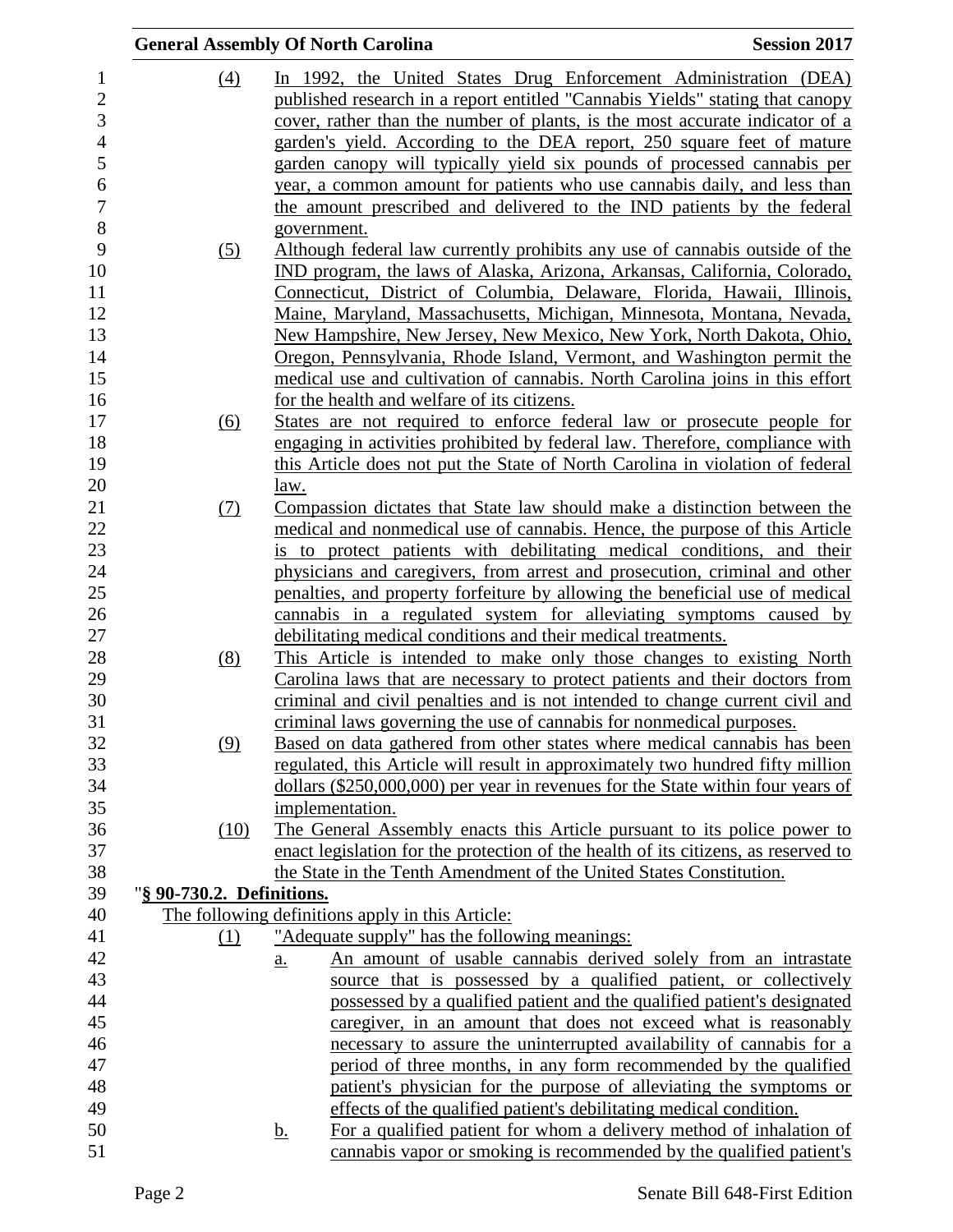|                                                                                                                                           | <b>General Assembly Of North Carolina</b> |                            |                                                                                                                                                                                                                                                                                                                                                                                                                                                                                                                                                                                                                                                                                                                                                                                                                                                                                                                                                                                                                                                                           | <b>Session 2017</b>    |
|-------------------------------------------------------------------------------------------------------------------------------------------|-------------------------------------------|----------------------------|---------------------------------------------------------------------------------------------------------------------------------------------------------------------------------------------------------------------------------------------------------------------------------------------------------------------------------------------------------------------------------------------------------------------------------------------------------------------------------------------------------------------------------------------------------------------------------------------------------------------------------------------------------------------------------------------------------------------------------------------------------------------------------------------------------------------------------------------------------------------------------------------------------------------------------------------------------------------------------------------------------------------------------------------------------------------------|------------------------|
| 1<br>$\overline{c}$<br>3<br>$\overline{4}$<br>5<br>$\boldsymbol{6}$<br>$\overline{7}$<br>8<br>9<br>10<br>11<br>12<br>13<br>14<br>15<br>16 |                                           | $\underline{c}$ .          | physician, "adequate supply" means not more than 24 ounces of<br>cannabis in a form usable for that purpose. The term also includes a<br>garden cultivated by the qualified patient or the qualified patient's<br>designated caregiver of not more than 250 feet of total garden canopy<br>of mature female cannabis plants, measured by the combined<br>vegetative growth area, excluding any garden space devoted to<br>cannabis plants that are not mature and female but which are<br>cultivated for the purpose of maintaining the largest and most<br>productive canopy of mature female cannabis plants allowed by this<br>Article.<br>For a qualified patient for whom a delivery method other than<br>inhalation of cannabis vapor or smoking has been recommended by<br>the patient's physician, "adequate supply" means a garden of<br>cannabis cultivated by the qualified patient or the qualified patient's<br>designated caregiver of a size reasonably necessary to assure the<br>uninterrupted availability of cannabis for a period of three months, in |                        |
| 17                                                                                                                                        |                                           |                            | a form recommended by the qualified patient's physician, for the                                                                                                                                                                                                                                                                                                                                                                                                                                                                                                                                                                                                                                                                                                                                                                                                                                                                                                                                                                                                          |                        |
| 18                                                                                                                                        |                                           |                            | purpose of alleviating the symptoms or effects of the qualified                                                                                                                                                                                                                                                                                                                                                                                                                                                                                                                                                                                                                                                                                                                                                                                                                                                                                                                                                                                                           |                        |
| 19                                                                                                                                        |                                           |                            | patient's debilitating medical condition.                                                                                                                                                                                                                                                                                                                                                                                                                                                                                                                                                                                                                                                                                                                                                                                                                                                                                                                                                                                                                                 |                        |
| 20                                                                                                                                        | (2)                                       |                            | "Bona fide physician-patient relationship" means a physician and a patient                                                                                                                                                                                                                                                                                                                                                                                                                                                                                                                                                                                                                                                                                                                                                                                                                                                                                                                                                                                                |                        |
| 21<br>22                                                                                                                                  |                                           |                            | have a treatment or counseling relationship in which the physician has<br>completed a full assessment of the patient's medical history and current                                                                                                                                                                                                                                                                                                                                                                                                                                                                                                                                                                                                                                                                                                                                                                                                                                                                                                                        |                        |
| 23                                                                                                                                        |                                           |                            | medical condition, including an appropriate physical examination; and the                                                                                                                                                                                                                                                                                                                                                                                                                                                                                                                                                                                                                                                                                                                                                                                                                                                                                                                                                                                                 |                        |
| 24                                                                                                                                        |                                           |                            | physician is available or offers to provide follow-up care and treatment to                                                                                                                                                                                                                                                                                                                                                                                                                                                                                                                                                                                                                                                                                                                                                                                                                                                                                                                                                                                               |                        |
| 25                                                                                                                                        |                                           |                            | the patient, including patient examinations, to determine the efficacy of the                                                                                                                                                                                                                                                                                                                                                                                                                                                                                                                                                                                                                                                                                                                                                                                                                                                                                                                                                                                             |                        |
| 26                                                                                                                                        |                                           |                            | use of medical cannabis as a treatment for the patient's medical condition.                                                                                                                                                                                                                                                                                                                                                                                                                                                                                                                                                                                                                                                                                                                                                                                                                                                                                                                                                                                               |                        |
| 27                                                                                                                                        | <u>(3)</u>                                |                            | "Cannabis" means marijuana as defined in G.S. 90-87(16).                                                                                                                                                                                                                                                                                                                                                                                                                                                                                                                                                                                                                                                                                                                                                                                                                                                                                                                                                                                                                  |                        |
| 28                                                                                                                                        | (4)                                       |                            | "Cannabis-infused product" means a product infused with cannabis that is                                                                                                                                                                                                                                                                                                                                                                                                                                                                                                                                                                                                                                                                                                                                                                                                                                                                                                                                                                                                  |                        |
| 29                                                                                                                                        |                                           |                            | intended for use or consumption other than by inhalation, smoking, or                                                                                                                                                                                                                                                                                                                                                                                                                                                                                                                                                                                                                                                                                                                                                                                                                                                                                                                                                                                                     |                        |
| 30                                                                                                                                        |                                           |                            | otherwise. The term includes edible products, ointments, and tinctures.                                                                                                                                                                                                                                                                                                                                                                                                                                                                                                                                                                                                                                                                                                                                                                                                                                                                                                                                                                                                   |                        |
| 31                                                                                                                                        | (5)                                       |                            | "Canopy" means the foliage of growing plants.                                                                                                                                                                                                                                                                                                                                                                                                                                                                                                                                                                                                                                                                                                                                                                                                                                                                                                                                                                                                                             |                        |
| 32                                                                                                                                        | (6)                                       |                            | "Canopy cover" means the area shaded by the foliage of growing plants.                                                                                                                                                                                                                                                                                                                                                                                                                                                                                                                                                                                                                                                                                                                                                                                                                                                                                                                                                                                                    |                        |
| 33                                                                                                                                        | <u>(7)</u>                                |                            | "Debilitating medical condition" means any of the following:                                                                                                                                                                                                                                                                                                                                                                                                                                                                                                                                                                                                                                                                                                                                                                                                                                                                                                                                                                                                              |                        |
| 34                                                                                                                                        |                                           | $\underline{\mathbf{a}}$ . | gliomas, glaucoma, positive<br>Cancer,                                                                                                                                                                                                                                                                                                                                                                                                                                                                                                                                                                                                                                                                                                                                                                                                                                                                                                                                                                                                                                    | status<br>for<br>human |
| 35<br>36                                                                                                                                  |                                           |                            | immunodeficiency virus (HIV), acquired immune deficiency<br>syndrome (AIDS), hepatitis C, porphyria, amyotrophic lateral                                                                                                                                                                                                                                                                                                                                                                                                                                                                                                                                                                                                                                                                                                                                                                                                                                                                                                                                                  |                        |
| 37                                                                                                                                        |                                           |                            | sclerosis (Lou Gehrig's disease or ALS), Alzheimer's disease,                                                                                                                                                                                                                                                                                                                                                                                                                                                                                                                                                                                                                                                                                                                                                                                                                                                                                                                                                                                                             |                        |
| 38                                                                                                                                        |                                           |                            | nail-patella syndrome, fibromyalgia, severe migraines, multiple                                                                                                                                                                                                                                                                                                                                                                                                                                                                                                                                                                                                                                                                                                                                                                                                                                                                                                                                                                                                           |                        |
| 39                                                                                                                                        |                                           |                            | sclerosis, celiac disease, Crohn's disease, diabetes mellitus, dystonia,                                                                                                                                                                                                                                                                                                                                                                                                                                                                                                                                                                                                                                                                                                                                                                                                                                                                                                                                                                                                  |                        |
| 40                                                                                                                                        |                                           |                            | gastrointestinal disorders, hypertension, incontinence, injury or                                                                                                                                                                                                                                                                                                                                                                                                                                                                                                                                                                                                                                                                                                                                                                                                                                                                                                                                                                                                         |                        |
| 41                                                                                                                                        |                                           |                            | the spinal cord, spinal column, or vertebra,<br>disease to                                                                                                                                                                                                                                                                                                                                                                                                                                                                                                                                                                                                                                                                                                                                                                                                                                                                                                                                                                                                                |                        |
| 42                                                                                                                                        |                                           |                            | methicillin-resistant Staphylococcus aureus (MRSA), myelomalacia,                                                                                                                                                                                                                                                                                                                                                                                                                                                                                                                                                                                                                                                                                                                                                                                                                                                                                                                                                                                                         |                        |
| 43                                                                                                                                        |                                           |                            | osteoporosis, pruritus, rheumatoid arthritis, sleep apnea, Tourette's                                                                                                                                                                                                                                                                                                                                                                                                                                                                                                                                                                                                                                                                                                                                                                                                                                                                                                                                                                                                     |                        |
| 44                                                                                                                                        |                                           |                            | syndrome, or the treatment of such conditions.                                                                                                                                                                                                                                                                                                                                                                                                                                                                                                                                                                                                                                                                                                                                                                                                                                                                                                                                                                                                                            |                        |
| 45                                                                                                                                        |                                           | <u>b.</u>                  | A chronic or debilitating disease or medical condition or its treatment                                                                                                                                                                                                                                                                                                                                                                                                                                                                                                                                                                                                                                                                                                                                                                                                                                                                                                                                                                                                   |                        |
| 46                                                                                                                                        |                                           |                            | that produces one or more of the following: cachexia or wasting                                                                                                                                                                                                                                                                                                                                                                                                                                                                                                                                                                                                                                                                                                                                                                                                                                                                                                                                                                                                           |                        |
| 47                                                                                                                                        |                                           |                            | syndrome; severe pain; severe nausea; anorexia; seizures, including                                                                                                                                                                                                                                                                                                                                                                                                                                                                                                                                                                                                                                                                                                                                                                                                                                                                                                                                                                                                       |                        |
| 48                                                                                                                                        |                                           |                            | those characteristic of epilepsy; or severe and persistent muscle                                                                                                                                                                                                                                                                                                                                                                                                                                                                                                                                                                                                                                                                                                                                                                                                                                                                                                                                                                                                         |                        |
| 49                                                                                                                                        |                                           |                            | spasms, including those characteristic of multiple sclerosis (MS),                                                                                                                                                                                                                                                                                                                                                                                                                                                                                                                                                                                                                                                                                                                                                                                                                                                                                                                                                                                                        |                        |
| 50                                                                                                                                        |                                           |                            | amyotrophic lateral sclerosis (Lou Gehrig's disease or ALS), or                                                                                                                                                                                                                                                                                                                                                                                                                                                                                                                                                                                                                                                                                                                                                                                                                                                                                                                                                                                                           |                        |
| 51                                                                                                                                        |                                           |                            | Crohn's disease.                                                                                                                                                                                                                                                                                                                                                                                                                                                                                                                                                                                                                                                                                                                                                                                                                                                                                                                                                                                                                                                          |                        |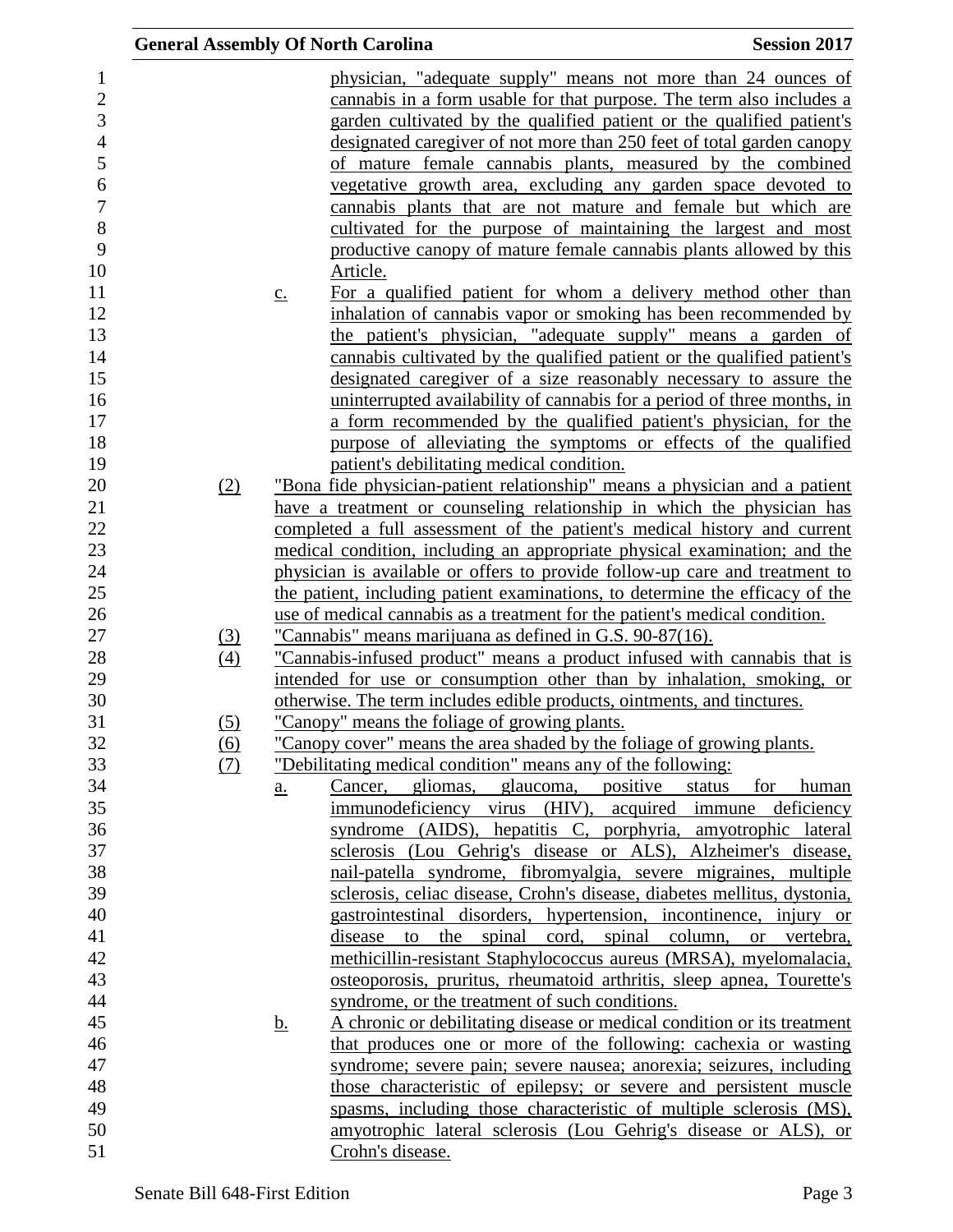|      | <b>General Assembly Of North Carolina</b>                                           | <b>Session 2017</b> |
|------|-------------------------------------------------------------------------------------|---------------------|
|      | Any other serious medical or mental condition or its treatment<br>$\underline{c}$ . |                     |
|      | approved by a physician or other practitioner authorized to prescribe               |                     |
|      | or recommend a controlled substance classified in the schedules set                 |                     |
|      | forth in either the Controlled Substances Act (Article 5 of Chapter 90              |                     |
|      | of the General Statutes) or the federal Comprehensive Drug Abuse                    |                     |
|      | Prevention and Control Act of 1970, P.L. 91-513, 84 Stat. 1236 (Oct.                |                     |
|      | 27, 1970).                                                                          |                     |
| (8)  | "Designated caregiver" means a person who is at least 21 years of age and           |                     |
|      | who has agreed to assist with a qualified patient's medical use of cannabis.        |                     |
| (9)  | "Licensed medical cannabis center" means a person licensed pursuant to              |                     |
|      | G.S. 90-730.6 to operate a business that sells cannabis and cannabis-infused        |                     |
|      | products to registry identification cardholders and other licensed medical          |                     |
|      | cannabis centers.                                                                   |                     |
| (10) | "Licensed producer of cannabis-infused products" means a person licensed            |                     |
|      | pursuant to G.S. 90-730.6 to operate a business producing cannabis-infused          |                     |
|      | products.                                                                           |                     |
| (11) | <u>"Licensed producer of medical cannabis" means a person licensed pursuant</u>     |                     |
|      | to G.S. 90-730.6 to cultivate cannabis for sale to a licensed medical cannabis      |                     |
|      | center.                                                                             |                     |
| (12) | "Medical use of cannabis" means the acquisition, possession, cultivation,           |                     |
|      | manufacture, use, internal possession, delivery, transfer, or transportation of     |                     |
|      | cannabis or paraphernalia relating to the administration of cannabis to treat       |                     |
|      | or alleviate a qualified patient's medical condition or symptoms associated         |                     |
|      | with the medical condition or its treatment.                                        |                     |
| (13) | "Physician" means a person licensed under Article 1 of Chapter 90 of the            |                     |
|      | General Statutes who is in good standing to practice medicine in this State.        |                     |
| (14) | "Producer" includes a producer of medical cannabis and a producer of                |                     |
|      | cannabis-infused products.                                                          |                     |
| (15) | "Qualified patient" means a person who has been diagnosed by a physician            |                     |
|      | as having a debilitating medical condition.                                         |                     |
| (16) | "Registry identification card" means a document issued by the North                 |                     |
|      | Carolina Department of Health and Human Services pursuant to                        |                     |
|      | G.S. 90-730.5 that identifies a person as a qualified patient or designated         |                     |
|      | caregiver.                                                                          |                     |
| (17) | "Registry identification cardholder" means a qualified patient or a designated      |                     |
|      | caregiver who holds a valid registry identification card issued by the North        |                     |
|      | Carolina Department of Health and Human Services pursuant to                        |                     |
|      | G.S. 90-730.5.                                                                      |                     |
|      | "Regulated medical cannabis supply system" or "system" means the system             |                     |
| (18) | established by the North Carolina Department of Agriculture and Consumer            |                     |
|      | Services pursuant to G.S. 90-730.6 to provide a safe method for producing           |                     |
|      | and distributing cannabis to registry identification cardholders and persons        |                     |
|      |                                                                                     |                     |
|      | licensed to produce and distribute cannabis and cannabis-infused products to        |                     |
|      | registry identification cardholders.                                                |                     |
| (19) | "Usable cannabis" means the dried buds and mature female flowers of the             |                     |
|      | plant of the genus Cannabis, and any mixture or preparation thereof, that are       |                     |
|      | appropriate for medical use as provided in this Article.                            |                     |
| (20) | "Written certification" means a statement in a patient's medical records or a       |                     |
|      | statement signed by a physician with whom the patient has a bona fide               |                     |
|      | physician-patient relationship indicating that, in the physician's professional     |                     |
|      | opinion, the patient has a debilitating medical condition and the potential         |                     |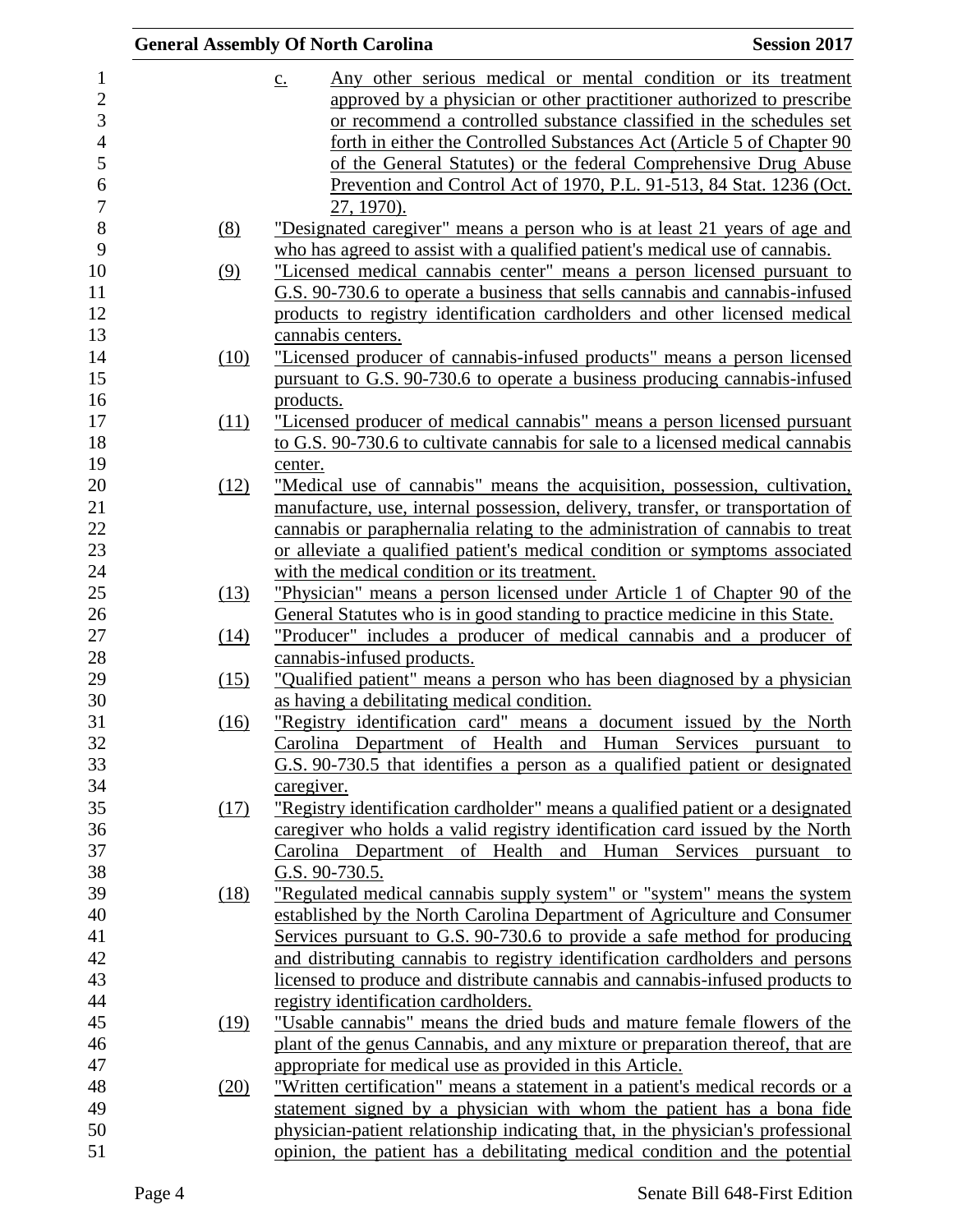|                  | <b>General Assembly Of North Carolina</b><br><b>Session 2017</b>                                                                                                                                   |
|------------------|----------------------------------------------------------------------------------------------------------------------------------------------------------------------------------------------------|
| 1                | health benefits of the medical use of cannabis would likely outweigh the                                                                                                                           |
| $\sqrt{2}$       | health risks for the patient.                                                                                                                                                                      |
| 3                | "§ 90-730.3. Protections for the medical use of cannabis.                                                                                                                                          |
| $\overline{4}$   | A qualified patient shall not be subject to arrest, prosecution, or penalty in any<br>(a)                                                                                                          |
| 5                | manner, or denied any right or privilege, including, but not limited to, civil penalty or                                                                                                          |
| 6                | disciplinary action by a business or occupational or professional licensing board or bureau, for                                                                                                   |
| $\boldsymbol{7}$ | the possession or purchase of cannabis for medical use by the qualified patient if the quantity of                                                                                                 |
| $8\,$            | usable cannabis possessed or purchased does not exceed an adequate supply, as determined by                                                                                                        |
| 9                | the qualified patient's physician.                                                                                                                                                                 |
| 10               | A designated caregiver shall not be subject to arrest, prosecution, or penalty in any<br>(b)                                                                                                       |
| 11               | manner, or denied any right or privilege, including imposition of a civil penalty or disciplinary                                                                                                  |
| 12               | action by a business or occupational or professional licensing board or bureau, for the                                                                                                            |
| 13               | possession or purchase of cannabis for medical use by the qualified patient if the quantity of                                                                                                     |
| 14               | cannabis possessed or purchased does not exceed an adequate supply for the qualified patient,                                                                                                      |
| 15               | as determined by the qualified patient's physician.                                                                                                                                                |
| 16               | If usable cannabis is infused or added as an ingredient to food, salve, tincture, or any<br>(c)                                                                                                    |
| 17               | other preparation to be consumed or used by a qualified patient, the weight of the other                                                                                                           |
| 18               | ingredients that are not usable cannabis shall not be included for the purpose of determining                                                                                                      |
| 19               | whether a qualified patient is in possession of an amount of cannabis that exceeds the qualified                                                                                                   |
| 20<br>21         | patient's adequate supply.<br>Subsection (a) of this section does not apply to a qualified patient under 18 years of                                                                               |
| 22               | (d)<br>age, unless all of the following criteria are met:                                                                                                                                          |
| 23               | The qualified patient's physician has explained the potential risks and<br>(1)                                                                                                                     |
| 24               | benefits of the medical use of cannabis to the qualified patient and to a                                                                                                                          |
| 25               | parent, guardian, or person having legal custody of the qualified patient.                                                                                                                         |
| 26               | A parent, guardian, or person having legal custody of the qualified patient<br>(2)                                                                                                                 |
| 27               | consents in writing to (i) allow the qualified patient's medical use of                                                                                                                            |
| 28               | cannabis, (ii) serve as the qualified patient's designated caregiver, and (iii)                                                                                                                    |
| 29               | control the dosage and frequency of the medical use of cannabis by the                                                                                                                             |
| 30               | qualified patient.                                                                                                                                                                                 |
| 31               | A qualified patient or a designated caregiver shall be granted the full legal<br>(e)                                                                                                               |
| 32               | protections provided in this section as long as the qualified patient or designated caregiver is in                                                                                                |
| 33               | possession of a registry identification card. If the qualified patient or designated caregiver is not                                                                                              |
| 34               | in possession of a registry identification card, the individual shall be given an opportunity to                                                                                                   |
| 35               | produce the registry identification card before the initiation of any arrest, criminal charges, or                                                                                                 |
| 36               | other penalties.                                                                                                                                                                                   |
| 37               | A qualified patient or a designated caregiver is presumed to be engaged in the<br>(f)                                                                                                              |
| 38               | medical use of cannabis if the qualified patient or designated caregiver is in possession of a                                                                                                     |
| 39               | registry identification card and an amount of cannabis that does not exceed the qualified                                                                                                          |
| 40               | patient's adequate supply. This presumption may be rebutted only by evidence that the qualified                                                                                                    |
| 41               | patient or designated caregiver engaged in conduct related to cannabis for a purpose other than                                                                                                    |
| 42               | alleviating the qualified patient's debilitating medical condition or symptoms associated with                                                                                                     |
| 43               | the debilitating medical condition.                                                                                                                                                                |
| 44               | A designated caregiver may receive reimbursement for costs associated with<br>(g)                                                                                                                  |
| 45<br>46         | assisting a qualified patient in the medical use of cannabis. Reimbursement for these costs does<br>not constitute the sale of a controlled substance under Article 5 of Chapter 90 of the General |
| 47               | Statutes.                                                                                                                                                                                          |
| 48               | A school, employer, or landlord shall not refuse to enroll, employ, lease, or<br>(h)                                                                                                               |
| 49               | otherwise penalize a qualified patient or a designated caregiver solely because of (i) the                                                                                                         |
| 50               | individual's status as a qualified patient or a designated caregiver or (ii) the presence of                                                                                                       |
| 51               | cannabis metabolites in the individual's bodily fluids.                                                                                                                                            |
|                  |                                                                                                                                                                                                    |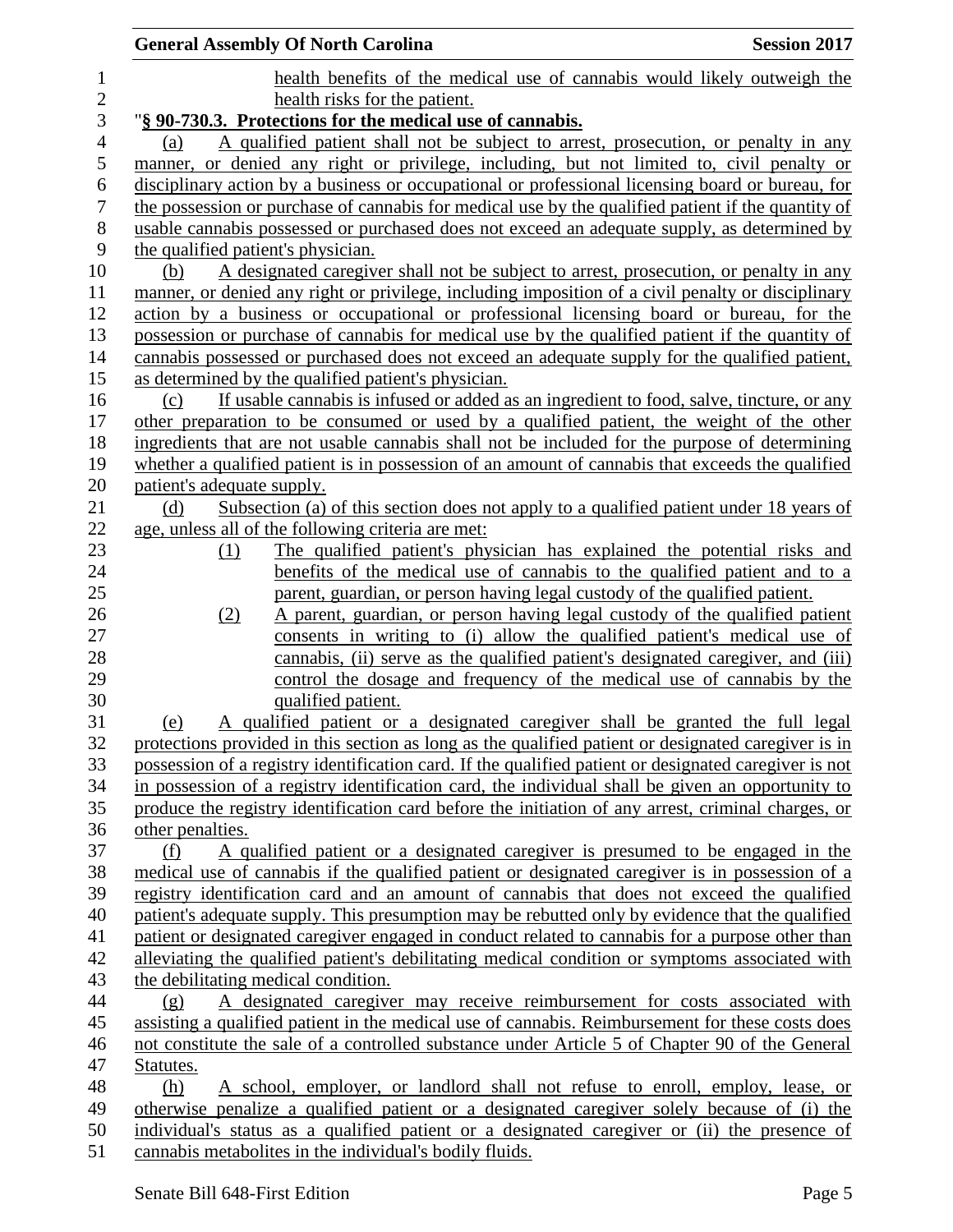|              | <b>General Assembly Of North Carolina</b>                                                           | <b>Session 2017</b> |
|--------------|-----------------------------------------------------------------------------------------------------|---------------------|
| 1            | For the purposes of medical care, including organ transplants, a qualified patient's<br>(i)         |                     |
| $\mathbf{2}$ | authorized use of cannabis in accordance with this Article shall be treated in the same manner      |                     |
| 3            | as the authorized use of any other medication used at the direction of a physician and shall not    |                     |
| 4            | constitute the use of an illegal substance.                                                         |                     |
| 5            | A licensed producer of medical cannabis shall not be subject to arrest, prosecution,<br>(i)         |                     |
| 6            | or penalty in any manner, or denied any right or privilege, or subject to disciplinary action by a  |                     |
| 7            | business or occupational or professional licensing board or bureau for producing, possessing,       |                     |
| $8\,$        | distributing, or dispensing cannabis in a manner consistent with this Article.                      |                     |
| 9            | A physician shall not be subject to arrest, prosecution, or penalty in any manner, or<br>(k)        |                     |
| 10           | denied any right or privilege, or subject to increased monitoring or disciplinary action by the     |                     |
| 11           | North Carolina Medical Board or any other business or occupational or professional licensing        |                     |
| 12           | board or bureau for either of the following:                                                        |                     |
| 13           | Advising a patient about the risks and benefits of the medical use of<br>(1)                        |                     |
| 14           | cannabis or that the patient may benefit from the medical use of cannabis if,                       |                     |
| 15           | in the physician's medical judgment, the potential benefits of the medical use                      |                     |
| 16           | of cannabis would likely outweigh the health risks for that particular patient.                     |                     |
| 17           | Providing a patient with valid documentation, based upon the physician's<br>(2)                     |                     |
| 18           | assessment of the patient's medical history and current medical condition,                          |                     |
| 19           | that the potential benefits of the medical use of cannabis would likely                             |                     |
| 20           | outweigh the health risks for that particular patient.                                              |                     |
| 21           | A physician shall not be subject to arrest, prosecution, or penalty in any manner, or<br>(D)        |                     |
| 22           | denied any right or privilege, or subject to disciplinary action by a business or occupational or   |                     |
| 23           | professional licensing board or bureau for discussing with a patient the benefits or health risks   |                     |
| 24           | of the medical use of cannabis or the interaction of cannabis with other substances.                |                     |
| 25           | State and local law enforcement officers shall not harm, neglect, injure, or destroy<br>(m)         |                     |
| 26           | an individual's interest in or right to property that is possessed, owned, or used in connection    |                     |
| 27           | with the medical use of cannabis, or acts incidental to the medical use of cannabis, while the      |                     |
| 28           | property is in the possession of State or local law enforcement officials as a result of a seizure  |                     |
| 29           | of the property in connection with the claimed medical use of cannabis. A person does not           |                     |
| 30           | forfeit any right or interest in property seized in connection with the medical use of cannabis     |                     |
| 31           | under any provision of State law providing for the forfeiture of property, unless the forfeiture is |                     |
| 32           | part of a sentence imposed upon the person as a result of a conviction of a criminal violation of   |                     |
| 33           | this Article or entry of a plea of guilty to such violation. Cannabis, paraphernalia, or other      |                     |
| 34           | property seized from a qualified patient, designated caregiver, or licensed producer of medical     |                     |
| 35           | cannabis in connection with the claimed medical use or production for medical use of cannabis       |                     |
| 36           | shall be returned immediately upon the determination by a court, prosecutor, or law                 |                     |
| 37           | enforcement officer that the qualified patient, designated caregiver, or licensed producer of       |                     |
| 38           | medical cannabis is entitled to the protections of this Article. In making this determination, the  |                     |
| 39           | court, a prosecutor, or a law enforcement officer shall consider as evidence the failure of law     |                     |
| 40           | enforcement officers to actively investigate the case, a decision not to prosecute, the dismissal   |                     |
| 41           | of charges, or acquittal.                                                                           |                     |
| 42           | A person shall not be denied custody of, or visitation or parenting time with, a<br>(n)             |                     |
| 43           | minor for conduct allowed under this Article.                                                       |                     |
| 44           | There is no presumption of neglect or child endangerment for conduct allowed<br>(0)                 |                     |
| 45           | under this Article.                                                                                 |                     |
| 46           | No person shall be subject to arrest or prosecution for constructive possession,<br>(p)             |                     |
| 47           | conspiracy, aiding and abetting, being an accessory, or any other offense, for simply being in      |                     |
| 48           | the presence or vicinity of the medical use of cannabis as permitted under this Article or for      |                     |
| 49           | assisting a qualified patient with using or administering cannabis.                                 |                     |
| 50           | Possession of or application for a registry identification card shall not alone<br>(q)              |                     |
| 51           | constitute probable cause to search the person or the property of the person possessing or          |                     |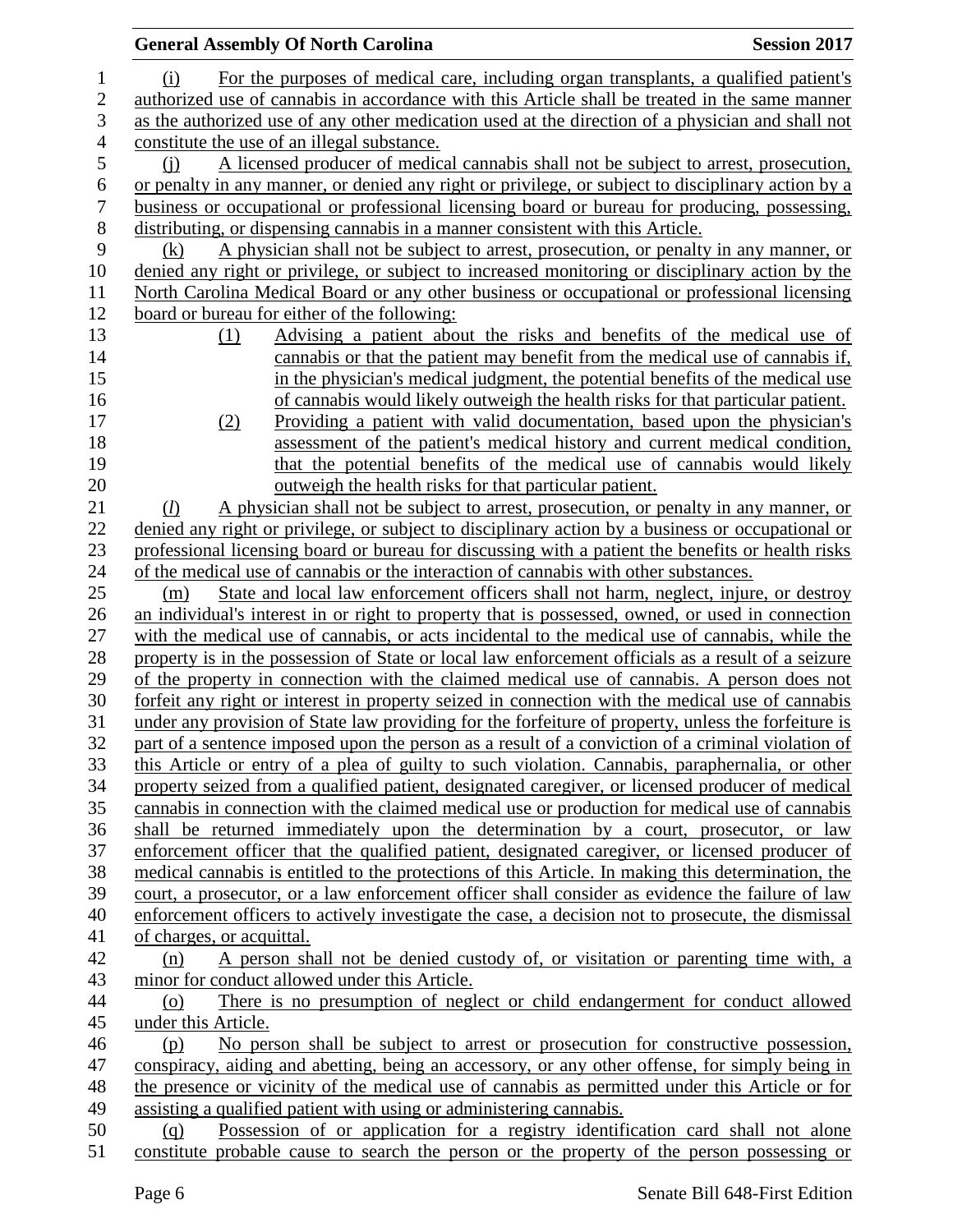## **General Assembly Of North Carolina Session 2017**  applying for a registry identification card or otherwise subject the person or the person's 2 property to inspection by any government agency. (r) If an individual being investigated by a law enforcement officer employed by a State-funded or locally funded law enforcement agency credibly asserts during the course of the investigation that the individual is a qualified patient or designated caregiver, neither the law enforcement officer nor the law enforcement agency shall provide any information, except as required by federal law or the United States Constitution, from any cannabis-related investigation of the individual to any law enforcement authority that does not recognize the protections of this Article. Any prosecution of the individual for a violation of this Article shall be conducted pursuant to the laws of this State. (s) Cannabis produced and possessed under this Article is exempt from the Unauthorized Substances Tax set forth in Article 2D of Chapter 105 of the General Statutes, and no tax under that Article may be levied against any qualified patient, designated caregiver, licensed medical cannabis center, licensed producer of medical cannabis, or licensed producer of cannabis-infused products operating in accordance with this Article. (t) Nothing in this Article shall be construed to extend the protections of this Article to any person, including a qualified patient, designated caregiver, or producer, to allow that person to acquire, possess, manufacture, produce, use, sell, distribute, dispense, or transport cannabis in a manner that is not consistent with this Article. "**§ 90-730.4. Prohibitions, restrictions, and limitations on medical use of cannabis.** (a) This Article does not permit any person to do any of the following: (1) Operate, navigate, or be in actual physical control of any motor vehicle, aircraft, or motorboat while impaired by cannabis. However, a qualified patient shall not be considered impaired solely due to the presence of cannabis metabolites in the individual's system. (2) Undertake any task under the influence of cannabis, when doing so would constitute negligence or professional malpractice. (3) Smoke cannabis in a school bus or other form of public transportation, on any school grounds, in any correctional facility, or in any public place in this State. (b) A person who commits an act prohibited by subsection (a) of this section is subject to all penalties provided by law. (c) Nothing in this Article shall be construed to require any of the following: (1) A government-sponsored medical assistance program or private health insurer to reimburse a person for costs associated with the medical use of cannabis. (2) An employer to accommodate the medical use of cannabis in any workplace. (d) Fraudulent representation to a law enforcement official of any fact or circumstance relating to the medical use of cannabis to avoid arrest or prosecution is a Class 2 misdemeanor punishable by a fine of five hundred dollars (\$500.00) in addition to any other applicable penalties for making a false statement about the medical use of cannabis. (e) A licensed producer of medical cannabis that sells, distributes, dispenses, or transfers cannabis to an individual other than a registry identification cardholder or to a person other than a person licensed pursuant to G.S. 90-730.6, or obtains or transports cannabis outside of North Carolina in violation of federal law, is subject to arrest, prosecution, and civil or criminal penalties pursuant to State law. (f) Nothing in this Article shall be construed as a waiver of sovereign immunity by the State. "**§ 90-730.5. Registry identification cards for qualified patients and designated caregivers.** (a) As used in this section, "Department" means the North Carolina Department of Health and Human Services.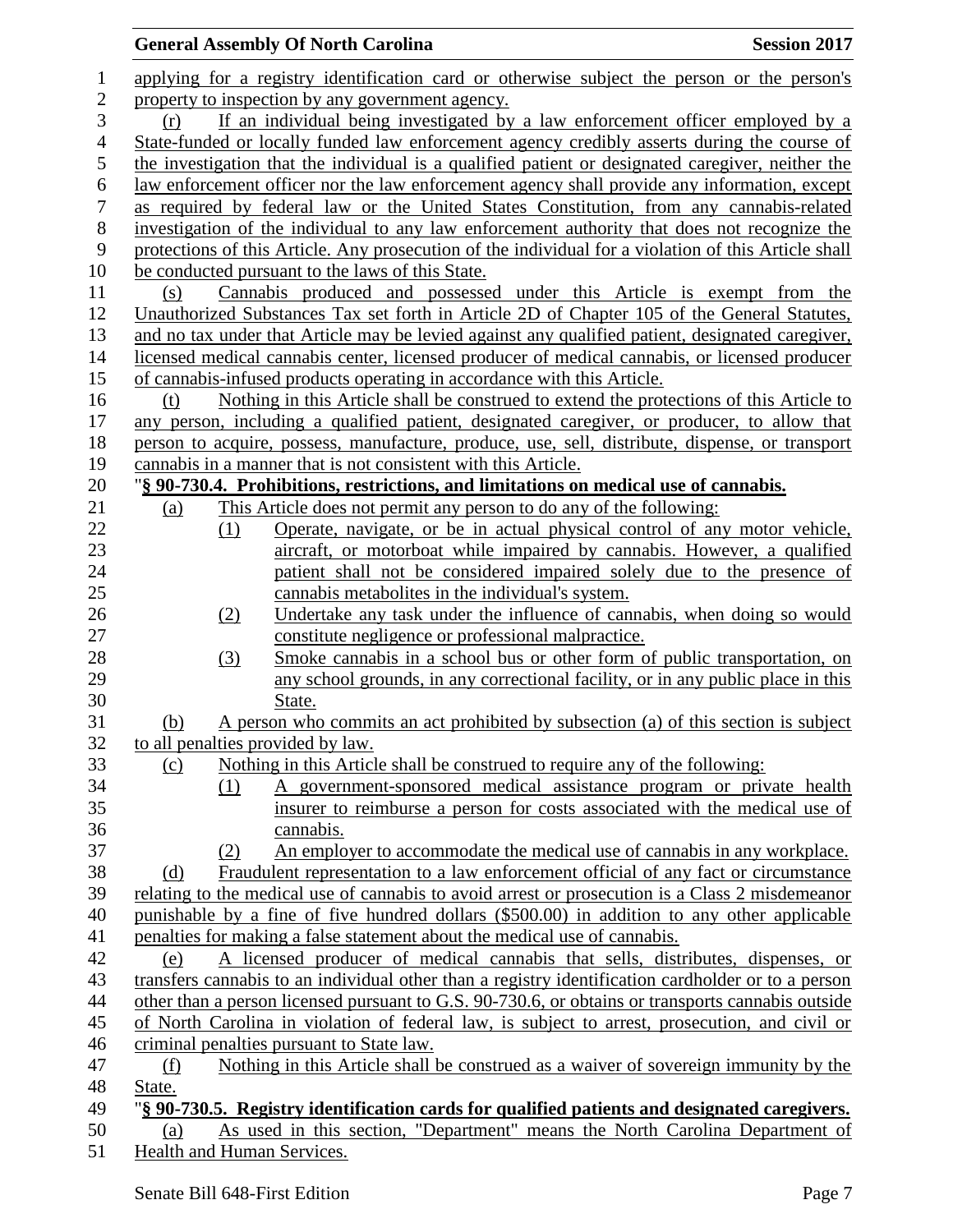|              |                                                                                              | <b>General Assembly Of North Carolina</b>                                                          | <b>Session 2017</b> |  |  |
|--------------|----------------------------------------------------------------------------------------------|----------------------------------------------------------------------------------------------------|---------------------|--|--|
| (b)          |                                                                                              | The Department shall issue a registry identification card to any qualified patient or              |                     |  |  |
|              |                                                                                              | designated caregiver who meets the requirements of this section.                                   |                     |  |  |
|              | The Department shall not issue or renew a registry identification card to a qualified<br>(c) |                                                                                                    |                     |  |  |
|              |                                                                                              | patient under 18 years of age unless each of the following criteria is met:                        |                     |  |  |
|              | (1)                                                                                          | The qualified patient's physician has explained the potential risks and                            |                     |  |  |
|              |                                                                                              | benefits of the medical use of cannabis to the qualified patient and to a                          |                     |  |  |
|              |                                                                                              | parent, guardian, or person having legal custody of the qualified patient.                         |                     |  |  |
|              | (2)                                                                                          | A parent, guardian, or person having legal custody of the qualified patient                        |                     |  |  |
|              |                                                                                              | consents in writing to (i) allow the qualified patient's medical use of                            |                     |  |  |
|              |                                                                                              | cannabis, (ii) serve as one of the qualified patient's designated caregivers,                      |                     |  |  |
|              |                                                                                              | and (iii) control the acquisition of the cannabis, the dosage, and the                             |                     |  |  |
|              |                                                                                              | frequency of the medical use of cannabis by the qualified patient.                                 |                     |  |  |
| (d)          |                                                                                              | The Department shall verify the information contained in a registry identification                 |                     |  |  |
|              |                                                                                              | card application or renewal application submitted pursuant to this section and shall approve or    |                     |  |  |
|              |                                                                                              | deny an application or renewal application within 45 days after receipt. The Department may        |                     |  |  |
|              |                                                                                              | deny a registry identification card application or renewal application only if the applicant fails |                     |  |  |
|              |                                                                                              | to provide the information required pursuant to this section or if the Department determines that  |                     |  |  |
|              |                                                                                              | the application or renewal application contains false information. If the Department fails to      |                     |  |  |
|              |                                                                                              | approve or deny a registration application or renewal application submitted pursuant to this       |                     |  |  |
|              |                                                                                              | section within 45 days after receipt, the application or renewal application shall be deemed       |                     |  |  |
|              |                                                                                              | approved, and a copy of the application or renewal application together with proof of receipt by   |                     |  |  |
|              |                                                                                              | the Department at least 45 days prior to the date this information is presented in lieu of a       |                     |  |  |
|              |                                                                                              | registry identification card shall be deemed a valid registry identification card.                 |                     |  |  |
| (e)          |                                                                                              | The Department may issue a registry identification card to a maximum of two                        |                     |  |  |
|              |                                                                                              | designated caregivers named in a qualified patient's approved application.                         |                     |  |  |
| (f)          |                                                                                              | The Department shall issue a registry identification card to an applicant within five              |                     |  |  |
|              |                                                                                              | days after approving an application or renewal. The application or renewal expires two years       |                     |  |  |
|              | after the date of issuance.                                                                  |                                                                                                    |                     |  |  |
| (g)          |                                                                                              | Each registry identification card shall contain at least all of the following                      |                     |  |  |
| information: |                                                                                              |                                                                                                    |                     |  |  |
|              | (1)                                                                                          | The date of issuance.                                                                              |                     |  |  |
|              | (2)                                                                                          | The date of expiration.                                                                            |                     |  |  |
|              | (3)                                                                                          | A random registry identification number.                                                           |                     |  |  |
|              | (4)                                                                                          | A photograph of the registry identification cardholder.                                            |                     |  |  |
| <u>(h)</u>   |                                                                                              | Persons issued registry identification cards shall be subject to the following:                    |                     |  |  |
|              | (1)                                                                                          | A qualified patient who has been issued a registry identification card shall                       |                     |  |  |
|              |                                                                                              | notify the Department of any change in the qualified patient's name, address,                      |                     |  |  |
|              |                                                                                              | or designated caregiver and submit a ten-dollar (\$10.00) fee to the                               |                     |  |  |
|              |                                                                                              | Department within 15 days after the change occurs. A qualified patient who                         |                     |  |  |
|              |                                                                                              | fails to notify the Department of any of these changes within the specified                        |                     |  |  |
|              |                                                                                              | time frame commits an infraction and is subject to a fine not to exceed more                       |                     |  |  |
|              |                                                                                              | than one hundred fifty dollars (\$150.00).                                                         |                     |  |  |
|              | (2)                                                                                          | A designated caregiver shall notify the Department of any change in name or                        |                     |  |  |
|              |                                                                                              | address and submit a ten-dollar (\$10.00) fee to the Department within 15                          |                     |  |  |
|              |                                                                                              | days after the change occurs. A designated caregiver who fails to notify the                       |                     |  |  |
|              |                                                                                              | Department of any of these changes within the specified time frame commits                         |                     |  |  |
|              |                                                                                              | an infraction and is subject to a fine not to exceed one hundred fifty dollars                     |                     |  |  |
|              |                                                                                              | (\$150.00).                                                                                        |                     |  |  |
|              | (3)                                                                                          | When a qualified patient or designated caregiver notifies the Department of                        |                     |  |  |
|              |                                                                                              | any change, as required by this subsection, the Department shall issue the                         |                     |  |  |
|              |                                                                                              | qualified patient and each designated caregiver a new registry identification                      |                     |  |  |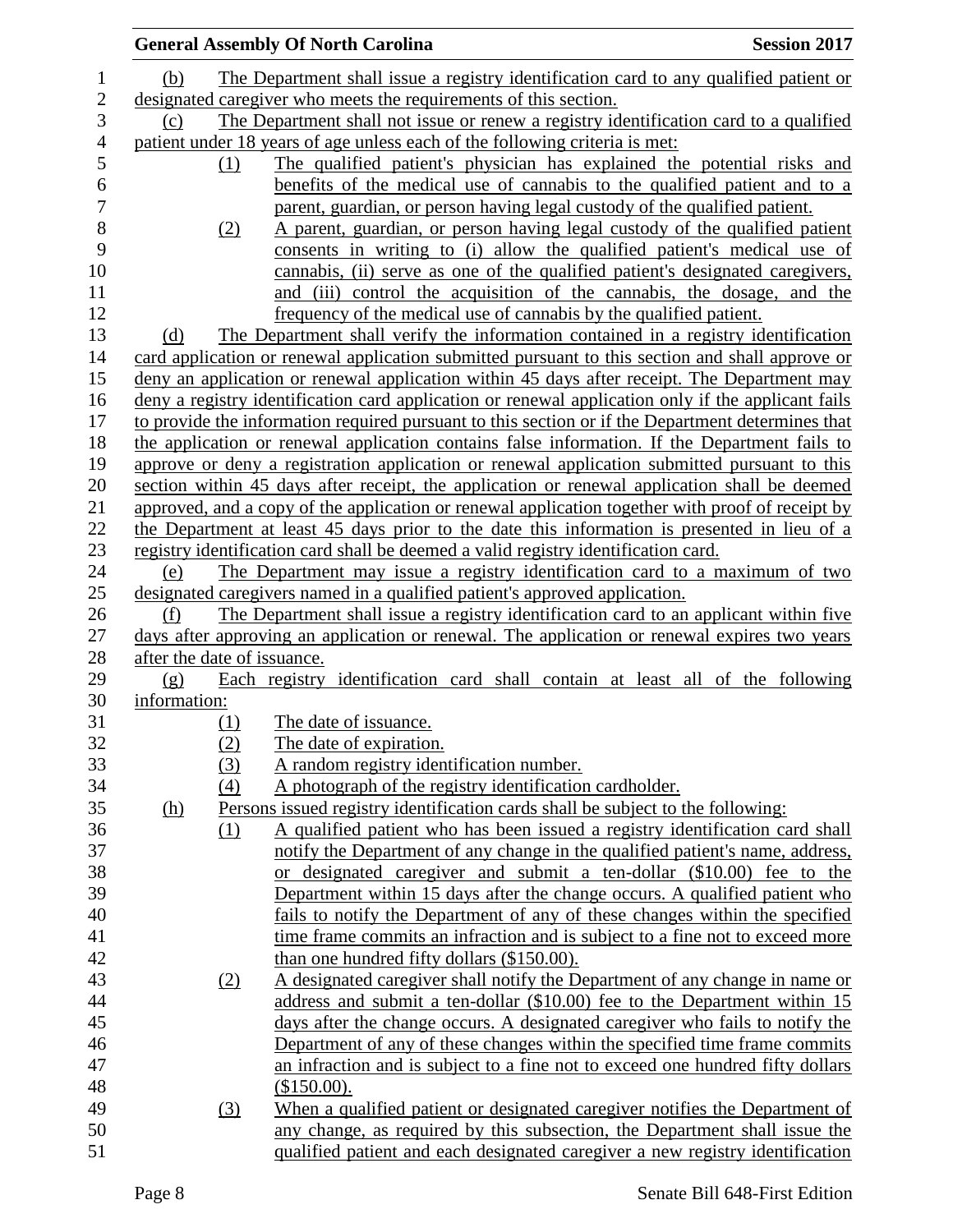|                |                   | <b>General Assembly Of North Carolina</b>                                                        | <b>Session 2017</b> |
|----------------|-------------------|--------------------------------------------------------------------------------------------------|---------------------|
|                |                   | card within 10 days after receiving the updated information and the                              |                     |
| $\overline{c}$ |                   | ten-dollar (\$10.00) fee.                                                                        |                     |
| 3              | $\underline{(4)}$ | When a qualified patient who possesses a registry identification card notifies                   |                     |
| $\overline{4}$ |                   | the Department of a change in designated caregiver, the Department shall                         |                     |
|                |                   | notify the designated caregiver of record of the change within 15 days after                     |                     |
|                |                   | receiving notification of the change. The protections afforded under this                        |                     |
|                |                   | Article to the designated caregiver of record shall expire 30 days after the                     |                     |
|                |                   | designated caregiver of record is notified by the Department of the change in                    |                     |
|                |                   | designated caregiver.                                                                            |                     |
|                | (5)               | If a qualified patient or a designated caregiver loses a registry identification                 |                     |
|                |                   | card, the cardholder shall notify the Department within 15 days after losing                     |                     |
|                |                   | the card. The notification shall include a ten-dollar (\$10.00) replacement fee                  |                     |
|                |                   | for a new card. Within five days after receiving notification of a lost registry                 |                     |
|                |                   | identification card, the Department shall issue the cardholder a new registry                    |                     |
|                |                   | identification card with a new random identification number.                                     |                     |
|                | (i)               | If the Department determines that a qualified patient or designated caregiver has                |                     |
|                |                   | willfully violated any provision of this Article, the Department may suspend or revoke the       |                     |
|                |                   | qualified patient's or designated caregiver's registry identification card.                      |                     |
|                |                   | Applications and supporting information submitted by qualified patients, including               |                     |
|                | (i)               | information regarding their designated caregivers and physicians, are confidential and protected |                     |
|                |                   | under the federal Health Insurance Portability and Accountability Act of 1996.                   |                     |
|                | (k)               | The Department shall maintain a confidential list of the persons to whom the                     |                     |
|                |                   |                                                                                                  |                     |
|                |                   | Department has issued registry identification cards. Individual names and other identifying      |                     |
|                |                   | information on the list shall be confidential, exempt from the provisions of Chapter 132 of the  |                     |
|                |                   | General Statutes, and not subject to disclosure, except to authorized employees of the           |                     |
|                |                   | Department as necessary to perform official duties of the Department.                            |                     |
|                | (l)               | The Department shall verify to law enforcement personnel whether a registry                      |                     |
|                |                   | identification card is valid solely by confirming the validity of the random registry            |                     |
|                |                   | identification number and the name of the person to whom the Department has assigned the         |                     |
|                |                   | random registry identification number.                                                           |                     |
|                | (m)               | Any person, including an employee or official of the Department or another State                 |                     |
|                |                   | agency or local government, who breaches the confidentiality of information obtained pursuant    |                     |
|                |                   | to this section is guilty of a Class 1 misdemeanor; however, any fine imposed for a violation    |                     |
|                |                   | under this subsection shall not exceed one thousand dollars (\$1,000).                           |                     |
|                | (n)               | Nothing in this section shall be construed to prevent Department employees from                  |                     |
|                |                   | notifying law enforcement officers about falsified or fraudulent information submitted to the    |                     |
|                |                   | Department by any individual in support of an application for a registry identification card.    |                     |
|                | (0)               | Article 4 of Chapter 150B of the General Statutes governs judicial review of an                  |                     |
|                |                   | administrative decision made under this section.                                                 |                     |
|                |                   | "§ 90-730.6. Regulated medical cannabis supply system.                                           |                     |
|                | (a)               | As used in this section, "Department" means the North Carolina Department of                     |                     |
|                |                   | Agriculture and Consumer Services.                                                               |                     |
|                | (b)               | Not later than 120 days after the effective date of this act, the Department shall               |                     |
|                |                   | establish a medical cannabis supply system that (i) provides a safe, regulated supply of quality |                     |
|                |                   | medical cannabis for use by qualified patients who hold valid registry identification cards and  |                     |
|                |                   | (ii) generates sufficient revenue for the Department to maintain and operate the system. The     |                     |
|                |                   | Department shall not use any appropriations from the General Fund to establish or operate the    |                     |
|                |                   | system. The system shall be funded by the fees authorized in this section.                       |                     |
|                | (c)               | Medical Cannabis Center License. -                                                               |                     |
|                | (1)               | No person shall establish or operate a medical cannabis center without first                     |                     |
|                |                   | applying for a license to the Department and submitting the required                             |                     |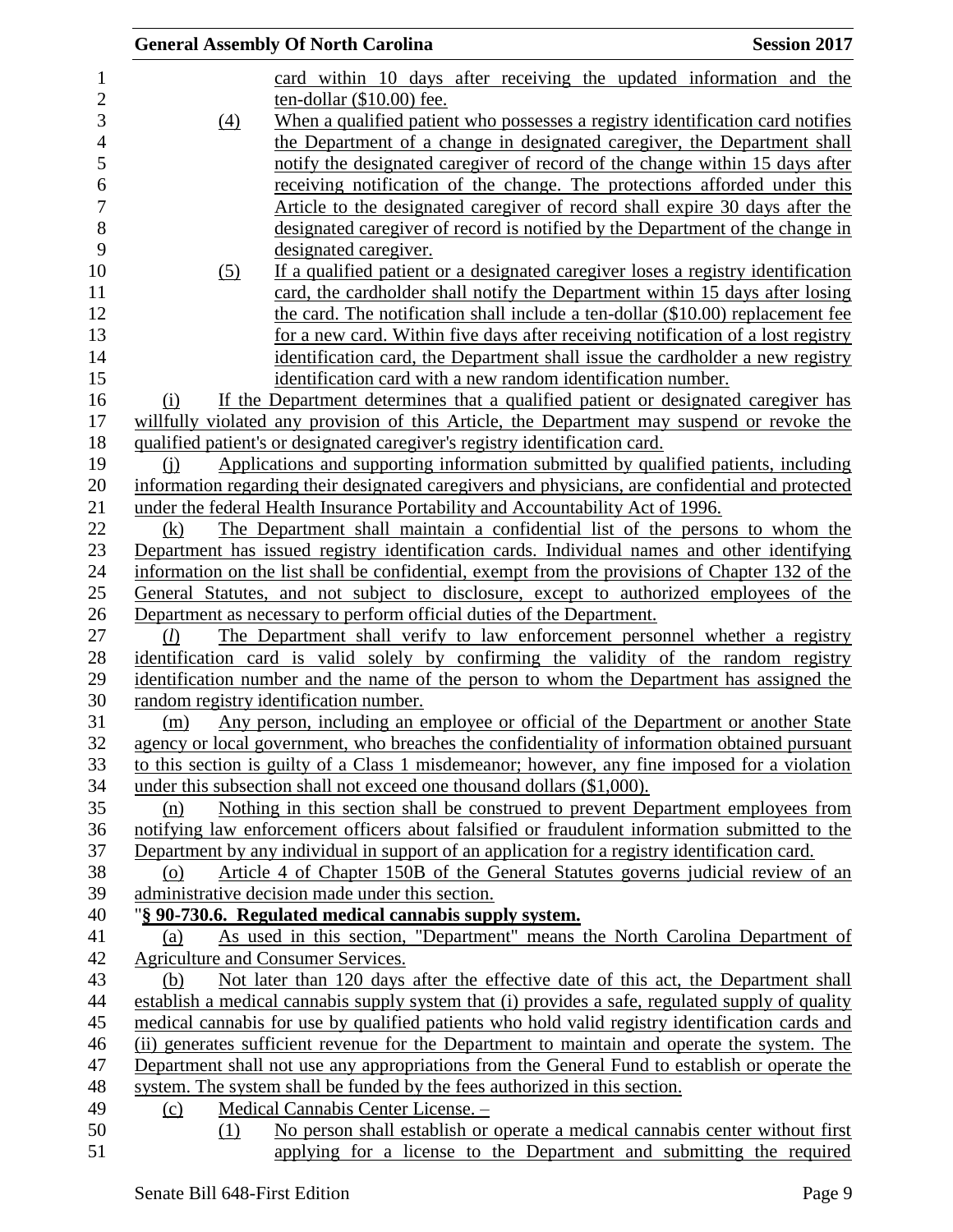|                  | <b>General Assembly Of North Carolina</b>                                                                                  | <b>Session 2017</b> |
|------------------|----------------------------------------------------------------------------------------------------------------------------|---------------------|
|                  | information on application forms provided by the Department. The                                                           |                     |
|                  | application form shall require at least all of the following:                                                              |                     |
|                  | The applicant's name and any name the applicant will use in the<br>$\underline{a}$ .                                       |                     |
|                  | operation of a medical cannabis center.                                                                                    |                     |
|                  | The address of any property the applicant will use to possess, deliver,<br><u>b.</u>                                       |                     |
|                  | transport, dispense, or distribute cannabis.                                                                               |                     |
|                  | The name, address, and date of birth of each principal officer and<br>$c_{\cdot}$                                          |                     |
|                  | board member of the medical cannabis center.                                                                               |                     |
|                  | The name, address, and date of birth of each employee of the medical<br><u>d.</u>                                          |                     |
|                  | cannabis center.                                                                                                           |                     |
|                  | For first-year licensees, a nonrefundable license fee in the amount of<br><u>e.</u>                                        |                     |
|                  | five thousand dollars (\$5,000).                                                                                           |                     |
|                  | <u>f.</u><br>For licensees seeking license renewal, a nonrefundable renewal fee in                                         |                     |
|                  | an amount not less than five thousand dollars (\$5,000), as specified                                                      |                     |
|                  | in rules adopted pursuant to subsection (s) of this section.                                                               |                     |
|                  | Proof of North Carolina residency for each principal officer, board                                                        |                     |
|                  | g <sub>1</sub>                                                                                                             |                     |
|                  | member, and employee of the medical cannabis center.<br>Any other information the Department considers necessary to ensure |                     |
|                  | <u>h.</u>                                                                                                                  |                     |
|                  | compliance with the terms of this Article.                                                                                 |                     |
| (2)              | Unless suspended or revoked, a medical cannabis center license is valid for a                                              |                     |
|                  | period not to exceed 12 months from the date of issuance.                                                                  |                     |
| $\left(3\right)$ | A licensee shall apply for renewal, as necessary, at least 30 days prior to the                                            |                     |
|                  | expiration of a current license.                                                                                           |                     |
| (4)              | No later than 30 days after issuing or renewing a license under this                                                       |                     |
|                  | subsection, the Department shall issue a medical cannabis center registry                                                  |                     |
|                  | identification card to each director and employee listed on the application or                                             |                     |
|                  | renewal form upon receipt of a ten-dollar (\$10.00) fee per cardholder.                                                    |                     |
| (5)              | A licensee shall notify the Department of any change in the information                                                    |                     |
|                  | submitted on the license application or renewal form within 30 days after the                                              |                     |
|                  | change.                                                                                                                    |                     |
| (6)              | A medical cannabis center licensee may do all of the following:                                                            |                     |
|                  | Sell cannabis, cannabis-infused products, cannabis plants, cannabis<br>a.                                                  |                     |
|                  | seeds, cultivation equipment, and related supplies and educational                                                         |                     |
|                  | materials only to registry identification cardholders.                                                                     |                     |
|                  | Contract with a producer to sell live plants on the premises of the<br><u>b.</u>                                           |                     |
|                  | medical cannabis center to registry identification cardholders.                                                            |                     |
|                  | Assist registry identification cardholders with other products and<br>$\underline{c}$ .                                    |                     |
|                  | services, including equipment, supplies, and educational materials.                                                        |                     |
| <u>(7)</u>       | A medical cannabis center licensee shall not cultivate cannabis unless                                                     |                     |
|                  | separately licensed as a producer of medical cannabis under subsection (c) of                                              |                     |
|                  | this section.                                                                                                              |                     |
| (8)              | A medical cannabis center licensee and its directors, agents, and employees                                                |                     |
|                  | are exempt from the criminal laws of this State for possession, production,                                                |                     |
|                  | delivery, or transportation of cannabis, or aiding and abetting another in the                                             |                     |
|                  | possession, production, delivery, or transportation of cannabis, or any other                                              |                     |
|                  | criminal offense in which possession, production, delivery, or transportation                                              |                     |
|                  | of cannabis is an element if the medical cannabis center and the directors,                                                |                     |
|                  | agents, and employees of the medical cannabis center are in substantial                                                    |                     |
|                  | compliance with this section and the applicable rules adopted by the                                                       |                     |
|                  | Department for regulating medical cannabis centers.                                                                        |                     |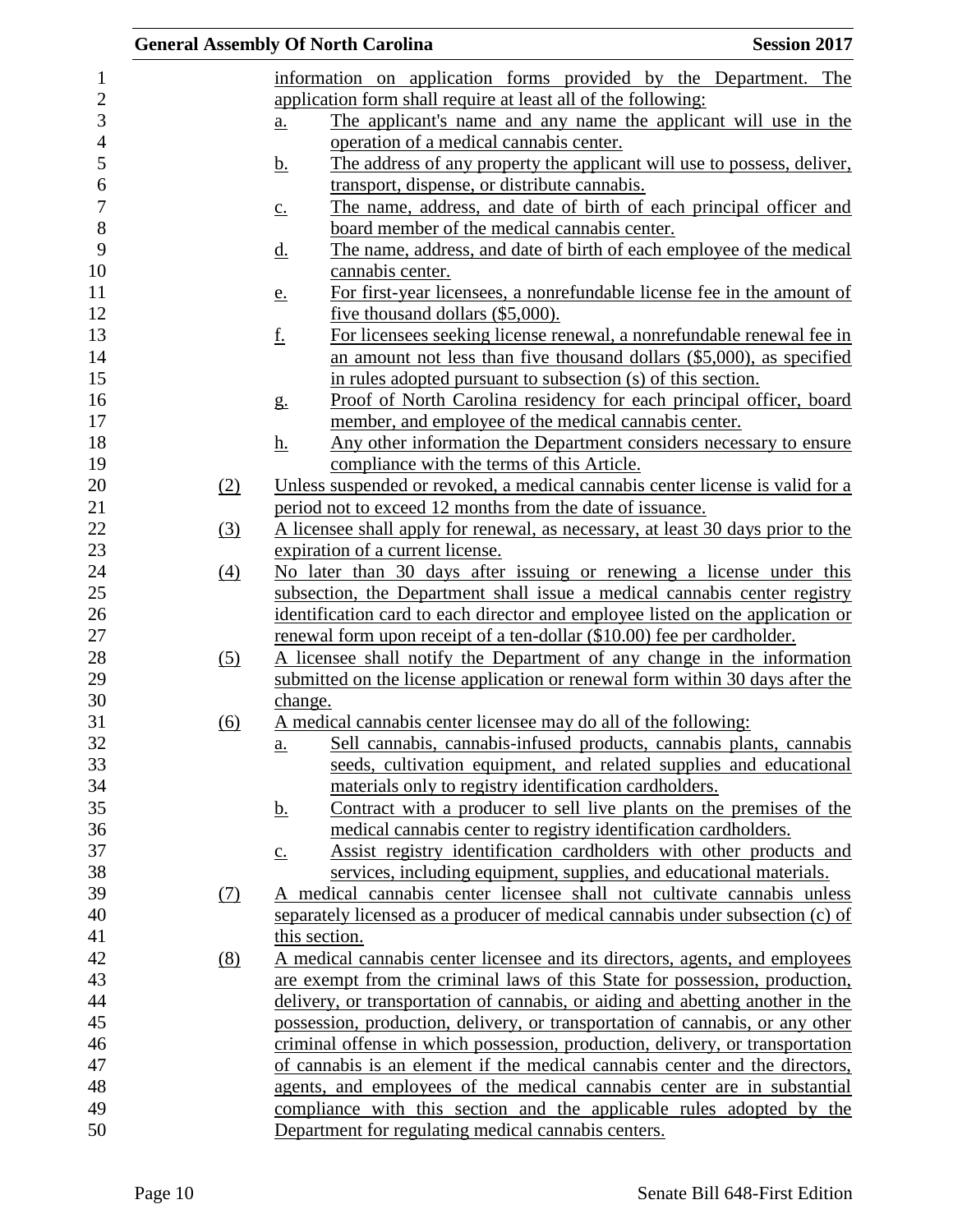|            |     | <b>General Assembly Of North Carolina</b>        |                                                                                                                              | <b>Session 2017</b> |
|------------|-----|--------------------------------------------------|------------------------------------------------------------------------------------------------------------------------------|---------------------|
|            | (9) |                                                  | The records of a licensed medical cannabis center are subject to the same                                                    |                     |
|            |     |                                                  | restrictions imposed on pharmacy records pursuant to G.S. 90-85.36.                                                          |                     |
|            |     |                                                  | G.S. 90-85.36 shall apply to each medical cannabis center as if it were a                                                    |                     |
|            |     |                                                  | pharmacy regulated under Article 4A of Chapter 90 of the General Statutes.                                                   |                     |
| (d)        |     | Producer of Medical Cannabis License. -          |                                                                                                                              |                     |
|            | (1) |                                                  | No person shall cultivate cannabis for sale to a licensed medical cannabis                                                   |                     |
|            |     |                                                  | center without first applying for a license to the Department and submitting                                                 |                     |
|            |     |                                                  | the required information on application forms provided by the Department.                                                    |                     |
|            |     |                                                  | The application form shall require at least all of the following:                                                            |                     |
|            |     | <u>a.</u>                                        | The name of the person responsible for the medical cannabis                                                                  |                     |
|            |     |                                                  | production site and the name of each individual employed by that                                                             |                     |
|            |     | person.                                          |                                                                                                                              |                     |
|            |     | <u>b.</u>                                        | The address of each property, location, or premises used or proposed                                                         |                     |
|            |     |                                                  | for use by the producer to produce cannabis.                                                                                 |                     |
|            |     | $\underline{c}$ .                                | The name, address, and date of birth of each principal officer and                                                           |                     |
|            |     |                                                  | board member of the producer.                                                                                                |                     |
|            |     | <u>d.</u>                                        | The name, address, and date of birth of each employee of the                                                                 |                     |
|            |     | producer.                                        |                                                                                                                              |                     |
|            |     | e.                                               | For first-year licensees, a nonrefundable license fee in the amount of                                                       |                     |
|            |     |                                                  | five thousand dollars (\$5,000).                                                                                             |                     |
|            |     | <u>f.</u>                                        | For licensees seeking license renewal, a nonrefundable renewal fee in                                                        |                     |
|            |     |                                                  | an amount not less than five thousand dollars (\$5,000), as specified                                                        |                     |
|            |     |                                                  | in the rules adopted pursuant to subsection (s) of this section.                                                             |                     |
|            |     | g <sub>1</sub>                                   | Proof of North Carolina residency for each producer of medical                                                               |                     |
|            |     |                                                  | cannabis and each employee of the producer.                                                                                  |                     |
|            |     | <u>h.</u>                                        | Proof that the producer of medical cannabis and each of the                                                                  |                     |
|            |     |                                                  | producer's employees has attained the age of 21 years.<br>Any other information the Department considers necessary to ensure |                     |
|            |     | <u>i.</u><br>compliance with this Article.       |                                                                                                                              |                     |
|            | (2) |                                                  | Unless suspended or revoked, a producer of medical cannabis license is valid                                                 |                     |
|            |     |                                                  | for a period not to exceed 12 months from the date of issuance.                                                              |                     |
|            | (3) |                                                  | A licensee shall notify the Department of any change in the information                                                      |                     |
|            |     |                                                  | submitted on the application form within 30 days after the change.                                                           |                     |
|            | (4) |                                                  | A licensee shall apply for renewal, as necessary, at least 30 days prior to the                                              |                     |
|            |     | expiration of a current license.                 |                                                                                                                              |                     |
|            | (5) |                                                  | Not later than 30 days after issuing or renewing a producer of medical                                                       |                     |
|            |     |                                                  | cannabis license, the Department shall issue a producer of medical cannabis                                                  |                     |
|            |     |                                                  | registry identification card to the producer and to each of the producer's                                                   |                     |
|            |     |                                                  | employees upon payment of a fee of ten dollars (\$10.00) per cardholder.                                                     |                     |
|            | (6) |                                                  | The Department shall issue a medical cannabis production site card to each                                                   |                     |
|            |     |                                                  | licensed producer of medical cannabis for each property, location, or                                                        |                     |
|            |     |                                                  | premises approved for cannabis production under this section. The card shall                                                 |                     |
|            |     |                                                  | be posted conspicuously at the medical cannabis production site.                                                             |                     |
| <u>(e)</u> |     | Producer of Cannabis-Infused Products License. - |                                                                                                                              |                     |
|            | (1) |                                                  | No person shall establish or operate a business to produce cannabis-infused                                                  |                     |
|            |     |                                                  | products without first applying for a license to the Department and                                                          |                     |
|            |     |                                                  | submitting the required information on application forms provided by the                                                     |                     |
|            |     |                                                  | Department. The application form shall require at least all of the following:                                                |                     |
|            |     | a.                                               | The name of the person or entity responsible for the cannabis                                                                |                     |
|            |     |                                                  | production site and any employee of that person or entity.                                                                   |                     |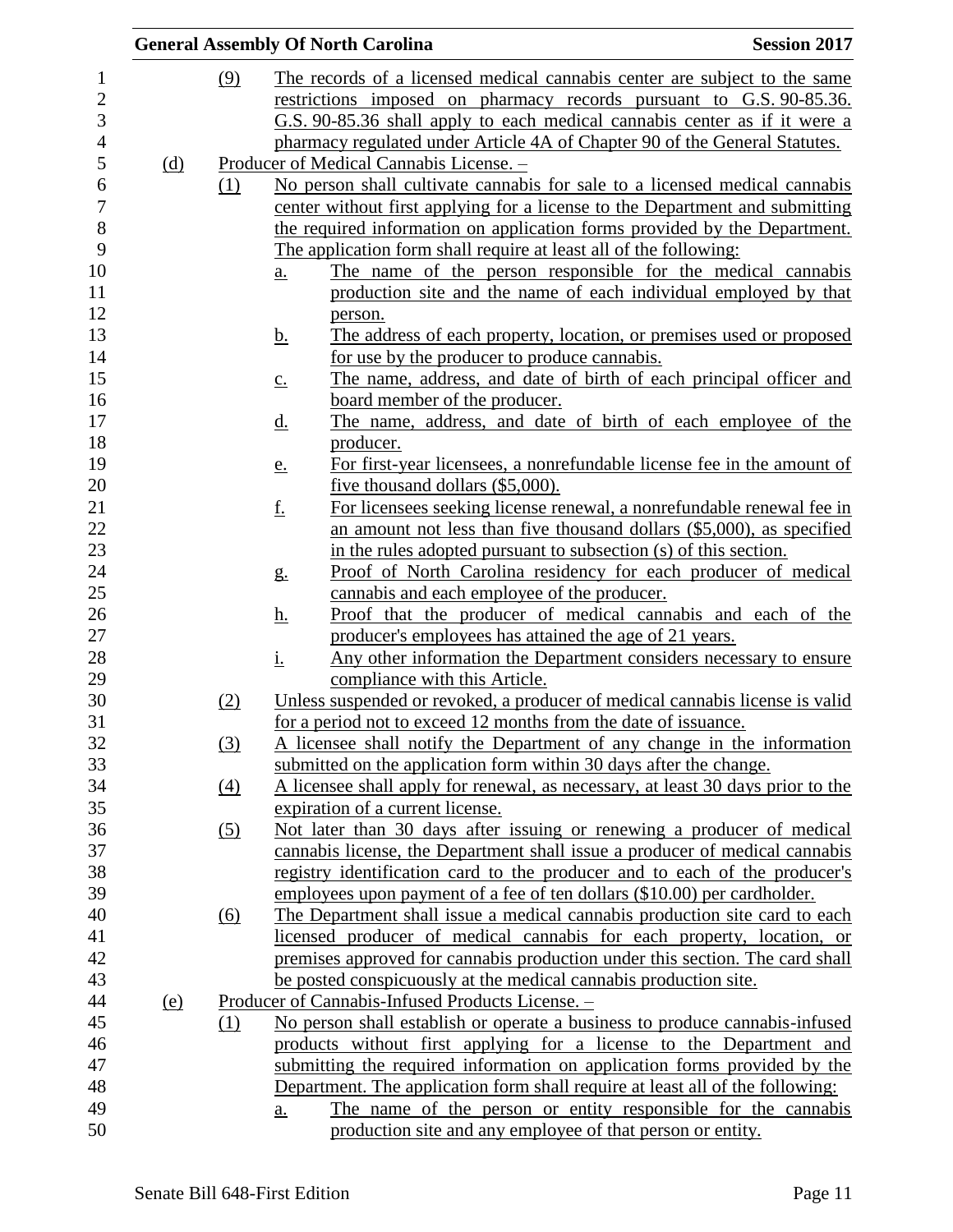|                               | <b>General Assembly Of North Carolina</b>                                                                                                                                    | <b>Session 2017</b> |
|-------------------------------|------------------------------------------------------------------------------------------------------------------------------------------------------------------------------|---------------------|
|                               | <u>b.</u><br>The address of each property, location, or premises used or proposed                                                                                            |                     |
|                               | for use by the producer of cannabis-infused products to produce                                                                                                              |                     |
|                               | cannabis and cannabis-infused products.                                                                                                                                      |                     |
|                               | The name, address, and date of birth of each principal officer and<br>$\underline{c}$ .                                                                                      |                     |
|                               | board member of the producer of cannabis-infused products.                                                                                                                   |                     |
|                               | The name, address, and date of birth of each employee of the<br><u>d.</u>                                                                                                    |                     |
|                               | producer of cannabis-infused products.                                                                                                                                       |                     |
|                               | For first-year licensees, a nonrefundable license fee in the amount of<br><u>e.</u>                                                                                          |                     |
|                               | five thousand dollars (\$5,000).                                                                                                                                             |                     |
|                               | <u>f.</u><br>For licensees seeking license renewal, a nonrefundable fee in an                                                                                                |                     |
|                               | amount not less than five thousand dollars (\$5,000), as specified in                                                                                                        |                     |
|                               | <u>rules</u> adopted pursuant to subsection (s) of this section.                                                                                                             |                     |
|                               | Proof of North Carolina residency for the producer of<br>g <sub>1</sub>                                                                                                      |                     |
|                               | cannabis-infused products and each of the producer's employees.                                                                                                              |                     |
|                               | Proof that the producer of cannabis-infused products and each of the<br><u>h.</u>                                                                                            |                     |
|                               | producer's employees has attained the age of 21 years.                                                                                                                       |                     |
|                               | <u>i.</u><br>Any other information the Department considers necessary to ensure                                                                                              |                     |
|                               | compliance with the terms of this Article.                                                                                                                                   |                     |
| (2)                           | Unless suspended or revoked, a license to produce cannabis-infused products                                                                                                  |                     |
|                               | is valid for a period not to exceed 12 months from the date of issuance.                                                                                                     |                     |
| (3)                           | A licensee shall notify the Department of any change in the information                                                                                                      |                     |
|                               | submitted on the application form within 30 days after the change.                                                                                                           |                     |
| (4)                           | A licensee shall apply for renewal, as necessary, at least 30 days prior to the                                                                                              |                     |
|                               | expiration of a current license.                                                                                                                                             |                     |
| (5)                           | Not later than 30 days after issuing or renewing a license to produce                                                                                                        |                     |
|                               | cannabis-infused products, the Department shall issue a registry                                                                                                             |                     |
|                               | identification card to the licensed producer of cannabis-infused products and                                                                                                |                     |
|                               | to each of the producer's employees upon payment of a fee of ten dollars                                                                                                     |                     |
|                               | $($10.00)$ per cardholder.                                                                                                                                                   |                     |
| (6)                           | The Department shall issue a medical cannabis production site card to each                                                                                                   |                     |
|                               | producer of cannabis-infused products for each property, location, or                                                                                                        |                     |
|                               | premises approved for production of cannabis-infused products under this                                                                                                     |                     |
|                               | section. The card shall be conspicuously posted at the location of the                                                                                                       |                     |
|                               | medical cannabis production site.                                                                                                                                            |                     |
| (f)                           | Permissible Sales Transactions. - All cannabis sold through the regulated medical<br>cannabis supply system established under this section shall be subject to the following |                     |
| limitations and requirements: |                                                                                                                                                                              |                     |
| (1)                           | Only persons licensed as a medical cannabis center under subsection (b) of                                                                                                   |                     |
|                               | this section are authorized to sell cannabis or cannabis-infused products to                                                                                                 |                     |
|                               | qualified patients or designated caregivers through the system.                                                                                                              |                     |
| (2)                           | Only persons licensed as a producer of medical cannabis under subsection                                                                                                     |                     |
|                               | (c) of this section or a producer of cannabis-infused products under                                                                                                         |                     |
|                               | subsection (d) of this section are authorized to produce cannabis for sale to                                                                                                |                     |
|                               | licensed medical cannabis centers through the system.                                                                                                                        |                     |
| (3)                           | A licensed medical cannabis center shall not sell cannabis, cannabis-infused                                                                                                 |                     |
|                               | products, cannabis plants, cannabis seeds, cultivation equipment, and related                                                                                                |                     |
|                               | supplies and educational materials to any person other than a qualified                                                                                                      |                     |
|                               | patient or designated caregiver.                                                                                                                                             |                     |
| $\left(4\right)$              | A licensed producer of medical cannabis shall not sell cannabis, cannabis                                                                                                    |                     |
|                               | plants, or cannabis seeds to any person other than a licensed medical                                                                                                        |                     |
|                               | cannabis center or a licensed producer of cannabis-infused products.                                                                                                         |                     |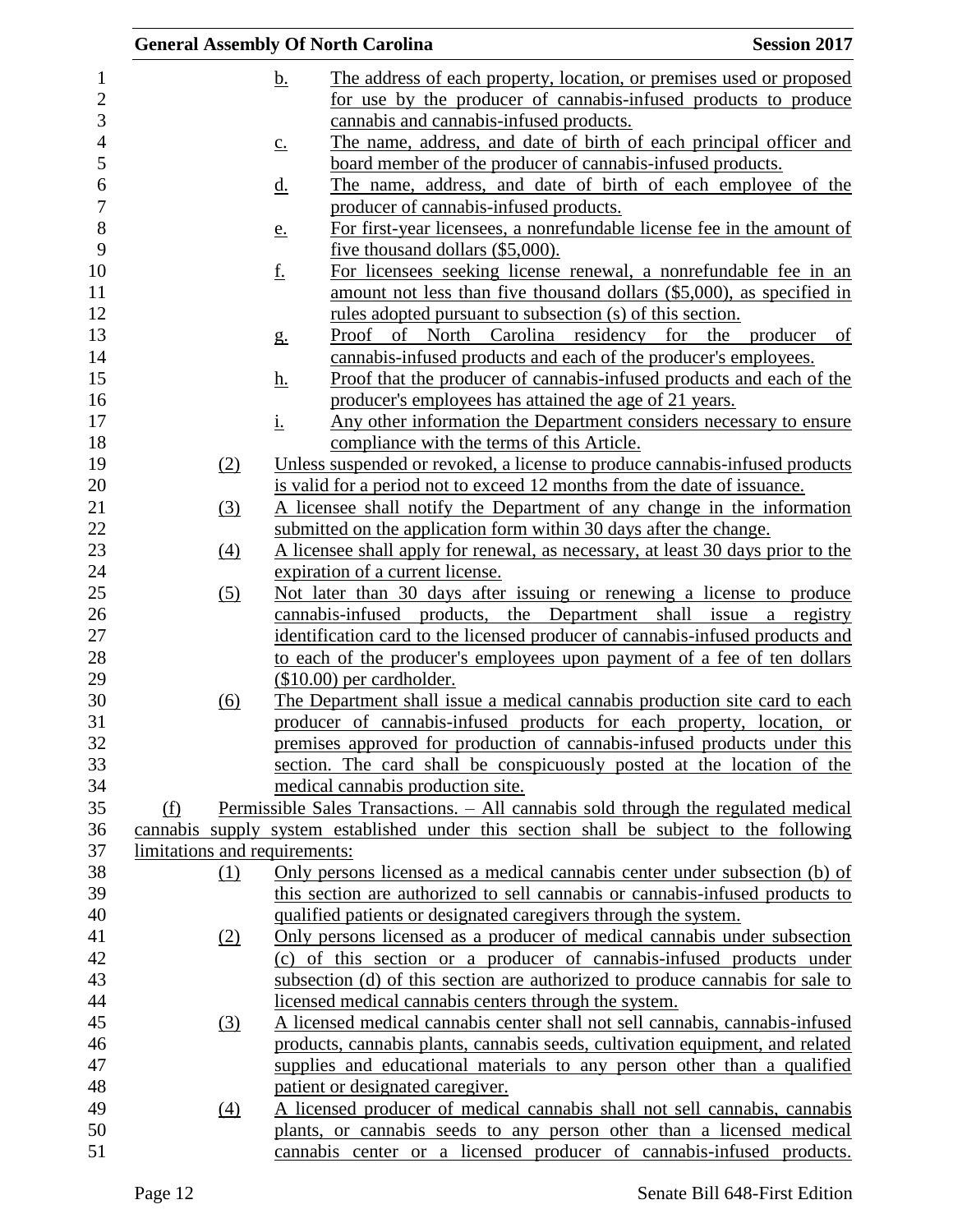|                |     |     | <b>General Assembly Of North Carolina</b>                                                           | <b>Session 2017</b> |
|----------------|-----|-----|-----------------------------------------------------------------------------------------------------|---------------------|
| $\mathbf{1}$   |     |     | However, a licensed producer of medical cannabis may transfer for no                                |                     |
| $\overline{2}$ |     |     | consideration cannabis, cannabis plants, or cannabis seeds to any qualified                         |                     |
| 3              |     |     | patient or designated caregiver.                                                                    |                     |
| $\overline{4}$ |     | (5) | A producer of cannabis-infused products shall not sell cannabis-infused                             |                     |
| 5              |     |     | products for resale to any person other than a licensed medical cannabis                            |                     |
| 6              |     |     | center.                                                                                             |                     |
| 7              |     |     | A medical cannabis center, producer of medical cannabis, or producer of                             |                     |
| 8              |     | (6) | cannabis-infused products shall not sell to any registry identification                             |                     |
| 9              |     |     |                                                                                                     |                     |
| 10             |     |     | cardholder cannabis or cannabis plants in an amount that exceeds an                                 |                     |
|                |     |     | adequate supply.                                                                                    |                     |
| 11             | (g) |     | <u>Exemption From Criminal Laws. – A medical cannabis center, producer of medical</u>               |                     |
| 12             |     |     | cannabis, or producer of cannabis-infused products with a valid license for that function is        |                     |
| 13             |     |     | exempt from the criminal laws of this State for possession, production, delivery, or                |                     |
| 14             |     |     | transportation of cannabis, or aiding and abetting another in the possession, production,           |                     |
| 15             |     |     | delivery, or transportation of cannabis, or any other criminal offense in which possession,         |                     |
| 16             |     |     | production, delivery, or transportation of cannabis is an element if the medical cannabis center,   |                     |
| 17             |     |     | producer of medical cannabis, or producer of cannabis-infused products is in substantial            |                     |
| 18             |     |     | compliance with this section and any rules adopted under this section.                              |                     |
| 19             | (h) |     | <u>Loss of Exemption From Criminal Laws. <math>-</math> A person who is not a qualified patient</u> |                     |
| 20             |     |     | or licensed caregiver but who is otherwise authorized to possess, produce, deliver, or transport    |                     |
| 21             |     |     | cannabis for medical use pursuant to this Article ceases to be exempt as provided in subsection     |                     |
| 22             |     |     | $(g)$ of this section upon committing any of the following acts:                                    |                     |
| 23             |     | (1) | Driving while impaired by cannabis, provided that the person shall not be                           |                     |
| 24             |     |     | considered to be impaired solely for having cannabis metabolities in his or                         |                     |
| 25             |     |     | her system.                                                                                         |                     |
| 26             |     | (2) | Delivering cannabis to any individual who the person knows is not a registry                        |                     |
| 27             |     |     | identification cardholder or qualified patient.                                                     |                     |
| 28             |     | (3) | Manufacturing or distributing cannabis at an address not registered with the                        |                     |
| 29             |     |     | Department.                                                                                         |                     |
| 30             |     | (4) | Failing to report transfer of cannabis authorized under this section to the                         |                     |
| 31             |     |     | Department.                                                                                         |                     |
| 32             | (i) |     | Monthly Fees and Reporting. $-$                                                                     |                     |
| 33             |     | (1) | Each medical cannabis center, producer of medical cannabis, and producer                            |                     |
| 34             |     |     | of cannabis-infused products licensed under this section shall submit                               |                     |
| 35             |     |     | quarterly reports to the Department on all financial transactions, including,                       |                     |
| 36             |     |     | but not limited to, sales and purchases of cannabis and cannabis-infused                            |                     |
| 37             |     |     | products, and transfers of cannabis and cannabis-infused products for no                            |                     |
| 38             |     |     | consideration.                                                                                      |                     |
| 39             |     | (2) | Each medical cannabis center licensed and operating under this section shall                        |                     |
| 40             |     |     | pay to the Department monthly fees equal to ten percent (10%) of the                                |                     |
| 41             |     |     | medical cannabis center's gross revenue derived from the sale of cannabis                           |                     |
| 42             |     |     | and cannabis-infused products.                                                                      |                     |
| 43             |     | (3) | Each producer of medical cannabis or cannabis-infused products producer                             |                     |
| 44             |     |     | licensed and operating under this section shall pay to the Department                               |                     |
| 45             |     |     | monthly fees equal to ten percent (10%) of the producer's gross revenue                             |                     |
| 46             |     |     | derived from the sale of cannabis and cannabis-infused products.                                    |                     |
| 47             |     | (4) | Each person who (i) holds a medical cannabis center license and either a                            |                     |
| 48             |     |     | producer of medical cannabis license or cannabis-infused products producer                          |                     |
| 49             |     |     | license, or both, and (ii) operates both a retail medical cannabis center and                       |                     |
| 50             |     |     | one or more production sites shall pay to the Department monthly fees equal                         |                     |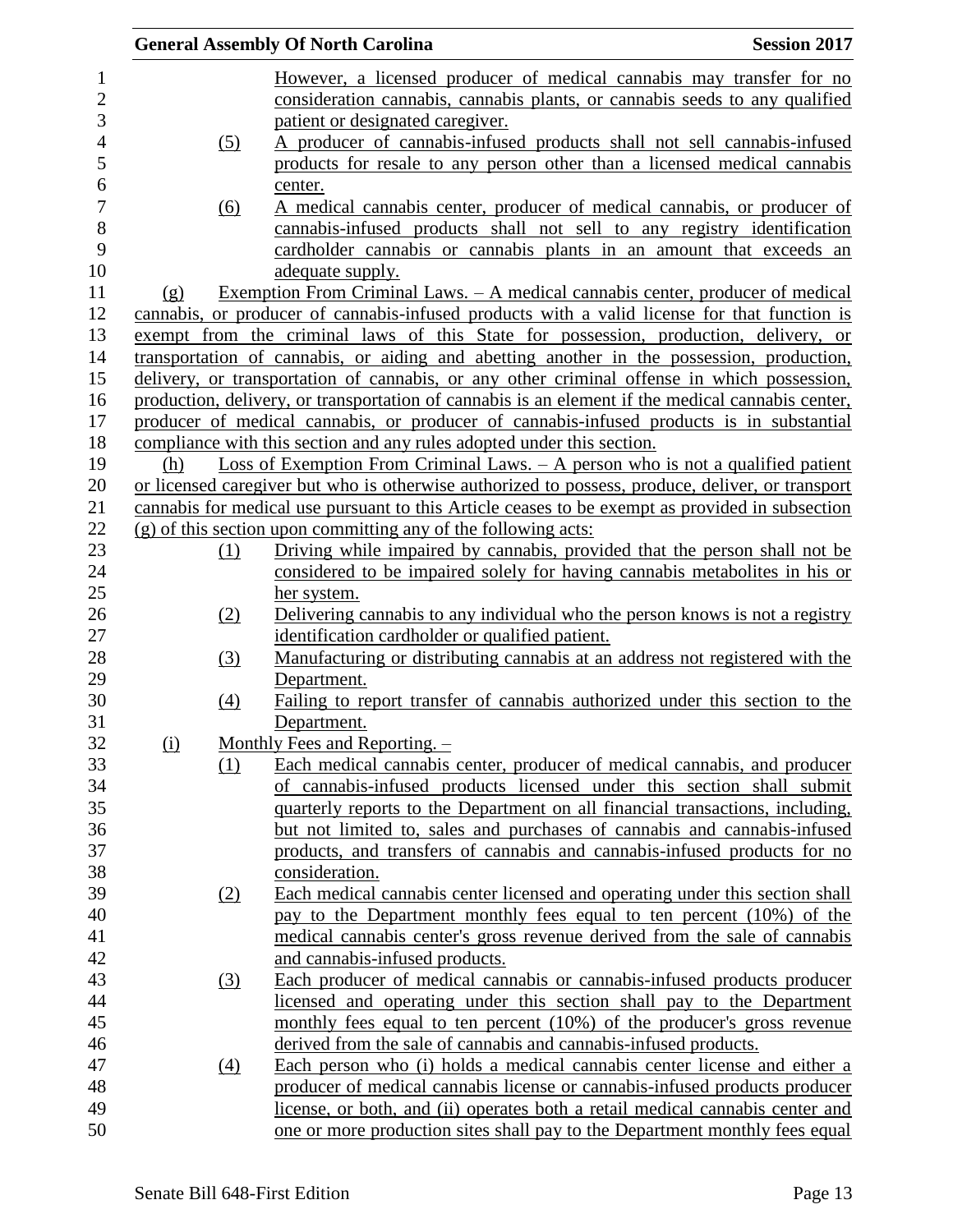| <b>General Assembly Of North Carolina</b> |                                                                                                                                | <b>Session 2017</b> |
|-------------------------------------------|--------------------------------------------------------------------------------------------------------------------------------|---------------------|
|                                           | to fifteen percent (15%) of that person's gross revenue derived from retail                                                    |                     |
|                                           | sales of cannabis and cannabis-infused products produced by that person.                                                       |                     |
| (5)                                       | Nothing in this subsection shall be construed to exempt persons licensed                                                       |                     |
|                                           | under this section from the reporting or remittance of sales tax for any                                                       |                     |
|                                           | transaction upon which a sales tax may be levied.                                                                              |                     |
|                                           | The Department shall use system revenues from license fees and monthly gross                                                   |                     |
| $\Omega$                                  | revenue fees to fund, in the following order of priority:                                                                      |                     |
| (1)                                       | Costs associated with establishing and operating the regulated medical                                                         |                     |
|                                           | cannabis supply system established under this section.                                                                         |                     |
|                                           | The registry system established under G.S. 90-730.5.                                                                           |                     |
| (2)<br>(3)                                | The medical cannabis research program established under G.S. 90-730.9.                                                         |                     |
| (4)                                       |                                                                                                                                |                     |
|                                           | Other Department programs.                                                                                                     |                     |
| (k)                                       | Disqualifications for Licensure. – The Department shall not issue a license                                                    |                     |
|                                           | authorized by this section to any of the following persons:                                                                    |                     |
| <u>(1)</u>                                | A person who has not paid the appropriate license or license renewal fee.                                                      |                     |
| (2)                                       | An individual who is less than 21 years of age.<br>A person who has served a sentence for any of the following felonies in the |                     |
| (3)                                       | five years immediately preceding the date of license application: any Class                                                    |                     |
|                                           | A through E felony; any felony that includes assault as an essential element                                                   |                     |
|                                           | of the offense; any felony under Article 14 (Burglary and Housebreakings)                                                      |                     |
|                                           | of Chapter 14 of the General Statutes; any felony under Article 16                                                             |                     |
|                                           | (Larceny), Article 16A (Organized Retail Theft), Article 17 (Robbery),                                                         |                     |
|                                           | Article 18 (Embezzlement), Article 19 (False Pretenses and Cheats), Article                                                    |                     |
|                                           | 19A (Obtaining Property or Services by False or Fraudulent Use of Credit                                                       |                     |
|                                           | Device or Other Means), Article 19B (Financial Transaction Card Crime                                                          |                     |
|                                           | Act), or Article 19C (Identity Theft) of Chapter 14 of the General Statutes.                                                   |                     |
|                                           | In order to ensure compliance with this subdivision, the Department shall                                                      |                     |
|                                           | conduct a criminal history record check of any person whose name is                                                            |                     |
|                                           | submitted on an application as the director or an employee of the medical                                                      |                     |
|                                           | cannabis center or as a producer or employee of a producer.                                                                    |                     |
| (4)                                       | A person who at any time has been convicted of a felony violation for                                                          |                     |
|                                           | manufacturing, selling, delivering, or possessing with intent to manufacture,                                                  |                     |
|                                           | sell, deliver, or possess a Schedule I or II controlled substance in violation of                                              |                     |
|                                           | $G.S. 90-95(b)(1)$ . In order to ensure compliance with this subdivision, the                                                  |                     |
|                                           | Department shall conduct a criminal history record check of any person                                                         |                     |
|                                           | whose name is submitted on an application as the director or an employee of                                                    |                     |
|                                           | the medical cannabis center or as a producer or employee of a producer.                                                        |                     |
| (5)                                       | Except as otherwise provided in this subdivision, a person who has not been                                                    |                     |
|                                           | a resident of North Carolina for at least two years prior to the date of the                                                   |                     |
|                                           | license application. A person who submits an application for licensure                                                         |                     |
|                                           | pursuant to this section within 180 days after the effective date of this                                                      |                     |
|                                           | Article is not subject to this residency requirement if the person was a                                                       |                     |
|                                           | resident of North Carolina for at least 180 days prior to the effective date of                                                |                     |
|                                           | this Article.                                                                                                                  |                     |
| (l)                                       | Inspection. – The Department may inspect the premises of any person seeking or                                                 |                     |
|                                           | holding licensure as a medical cannabis center or a licensed producer of medical cannabis                                      |                     |
|                                           | solely to determine compliance with this Article.                                                                              |                     |
| (m)                                       | License Suspension or Revocation. – The Department may suspend or revoke a                                                     |                     |
|                                           | license issued pursuant to this section if the Department determines that the licensee is not in                               |                     |
|                                           | substantial compliance with this section or the rules adopted by the North Carolina Medical                                    |                     |
|                                           | Care Commission under subsection (r) of this section. The Department shall notify a licensee at                                |                     |
|                                           |                                                                                                                                |                     |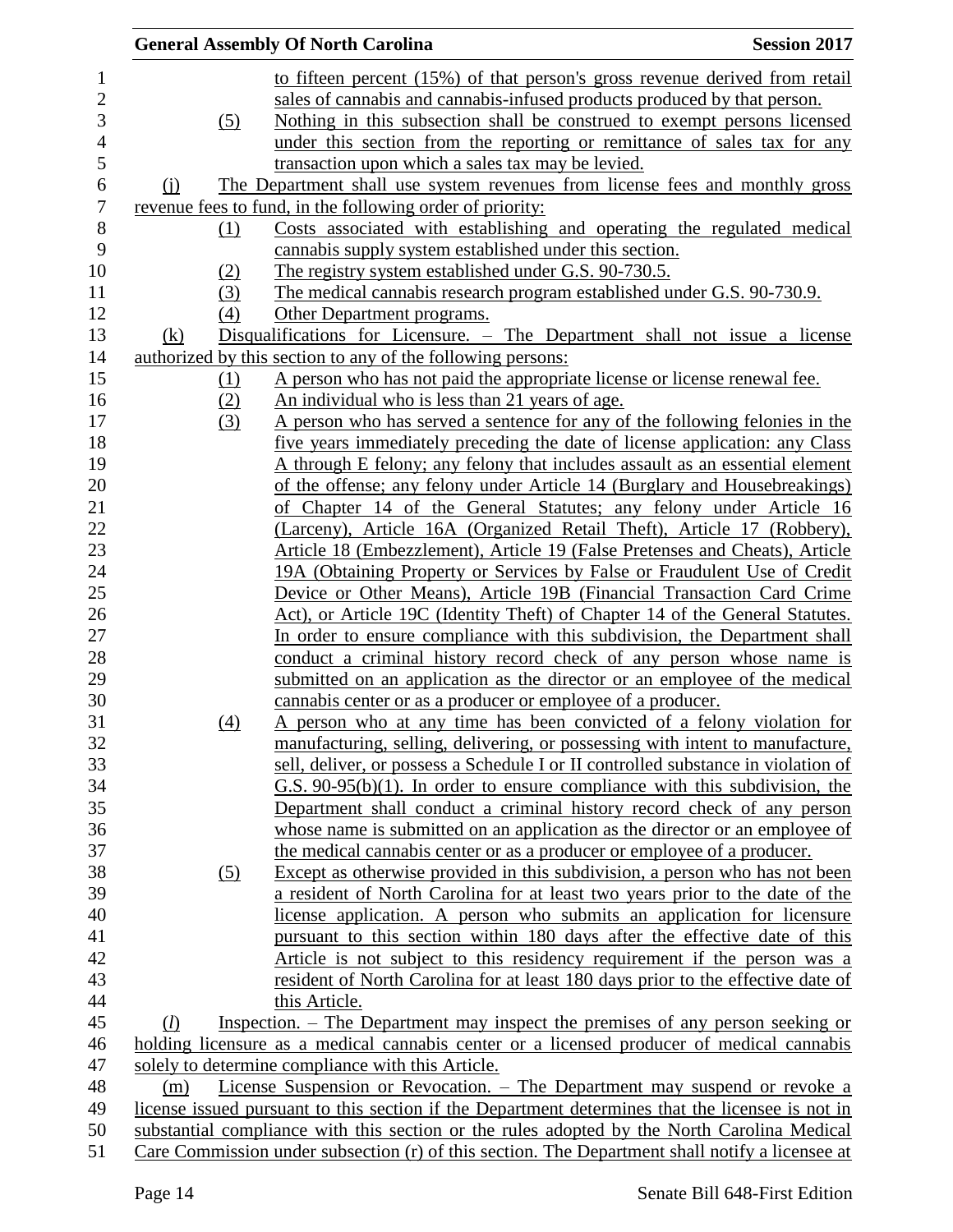## **General Assembly Of North Carolina Session 2017**

| $\mathbf{1}$     | least 14 days in advance of a proposed suspension or revocation, including the reasons for the                                                                       |  |  |  |
|------------------|----------------------------------------------------------------------------------------------------------------------------------------------------------------------|--|--|--|
| $\overline{c}$   | suspension or revocation and any possible remedial options available to the licensee. The                                                                            |  |  |  |
| 3                | Department shall not suspend or revoke a license without conducting an investigation and                                                                             |  |  |  |
| $\overline{4}$   | providing the licensee an opportunity for a public hearing, at which the licensee shall be                                                                           |  |  |  |
| 5                | afforded an opportunity to be heard. The Department has the power to administer oaths and                                                                            |  |  |  |
| 6                | issue subpoenas to require the presence of persons and the production of papers, books, and                                                                          |  |  |  |
| $\boldsymbol{7}$ | records necessary to conduct a suspension or revocation hearing.                                                                                                     |  |  |  |
| 8                | The Department shall maintain a confidential list of the persons to whom the<br>(n)                                                                                  |  |  |  |
| 9                | Department has issued a license pursuant to subsection $(b)$ , $(c)$ , or $(d)$ of this section. Individual                                                          |  |  |  |
| 10               | names and other identifying information on the list shall be confidential, exempt from the                                                                           |  |  |  |
| 11               | provisions of Chapter 132 of the General Statutes, and not subject to disclosure, except to                                                                          |  |  |  |
| 12               | authorized employees of the Department as necessary to perform official duties of the                                                                                |  |  |  |
| 13               | Department.                                                                                                                                                          |  |  |  |
| 14               | The Department shall verify to law enforcement personnel whether a license is valid<br>(0)                                                                           |  |  |  |
| 15               | solely by confirming the validity of the license number and the name of the person to whom the                                                                       |  |  |  |
| 16               | Department has issued the license number.                                                                                                                            |  |  |  |
| 17               | Any person, including an employee or official of the Department or another State<br>(p)                                                                              |  |  |  |
| 18               | agency or local government, who breaches the confidentiality of information obtained pursuant                                                                        |  |  |  |
| 19               | to subsection (c), (d), or (e) of this section is guilty of a Class 1 misdemeanor; however, any                                                                      |  |  |  |
| 20               | fine imposed for a violation under this subsection shall not exceed one thousand dollars                                                                             |  |  |  |
| 21               | (\$1,000).                                                                                                                                                           |  |  |  |
| 22               | Nothing in this section shall be construed to prevent Department employees from<br>(q)                                                                               |  |  |  |
| 23               | notifying law enforcement officers about falsified or fraudulent information submitted to the                                                                        |  |  |  |
| 24               | Department by any person in support of an application for a license authorized by subsection                                                                         |  |  |  |
| 25               | $(c)$ , $(d)$ , or $(e)$ of this section.                                                                                                                            |  |  |  |
| 26               | A person licensed under subsection $(c)$ , $(d)$ , or $(e)$ of this section shall be granted the<br>(r)                                                              |  |  |  |
| 27               | full legal protections provided in this section as long as the person is in possession of a valid                                                                    |  |  |  |
| 28               | license. If the person is not in possession of a valid license, the person shall be given a                                                                          |  |  |  |
| 29               | reasonable period of time to produce the license before the initiation of any arrest, criminal                                                                       |  |  |  |
| 30               | charges, or other penalties.                                                                                                                                         |  |  |  |
| 31               | Rules. – Not later than 120 days after the effective date of this act, the North<br>(s)                                                                              |  |  |  |
| 32               | Carolina Medical Care Commission shall adopt rules to implement the provisions of this                                                                               |  |  |  |
| 33               | section. The rules shall do all of the following:                                                                                                                    |  |  |  |
| 34<br>35         | Establish requirements for the issuance of registry identification cards to<br>(1)<br>qualified patients and designated caregivers, which shall include at least all |  |  |  |
| 36               | of the following:                                                                                                                                                    |  |  |  |
| 37               | Written certification, as defined in G.S. 90-730.1.                                                                                                                  |  |  |  |
| 38               | <u>a.</u><br>An application or renewal fee.                                                                                                                          |  |  |  |
| 39               | <u>b.</u><br>The name, address, and date of birth of the qualified patient, except                                                                                   |  |  |  |
| 40               | $\underline{c}$ .<br>that if a qualified patient is homeless, no address is required.                                                                                |  |  |  |
| 41               | The name, address, and telephone number of the qualified patient's<br><u>d.</u>                                                                                      |  |  |  |
| 42               | physician.                                                                                                                                                           |  |  |  |
| 43               | The name, address, and date of birth of each of the qualified patient's<br><u>e.</u>                                                                                 |  |  |  |
| 44               | designated caregivers, if any.                                                                                                                                       |  |  |  |
| 45               | Establish qualifications and requirements for licensure of medical cannabis<br>(2)                                                                                   |  |  |  |
| 46               | centers, producers of medical cannabis, and producers of cannabis-infused                                                                                            |  |  |  |
| 47               | products.                                                                                                                                                            |  |  |  |
| 48               | Establish civil penalties for minor violations of the provisions of this section.<br>(3)                                                                             |  |  |  |
| 49               | Article 4 of Chapter 150B of the General Statutes governs judicial review of an<br>(t)                                                                               |  |  |  |
| 50               | administrative decision made under this section.                                                                                                                     |  |  |  |
| 51               | "§ 90-730.7. Affirmative defenses.                                                                                                                                   |  |  |  |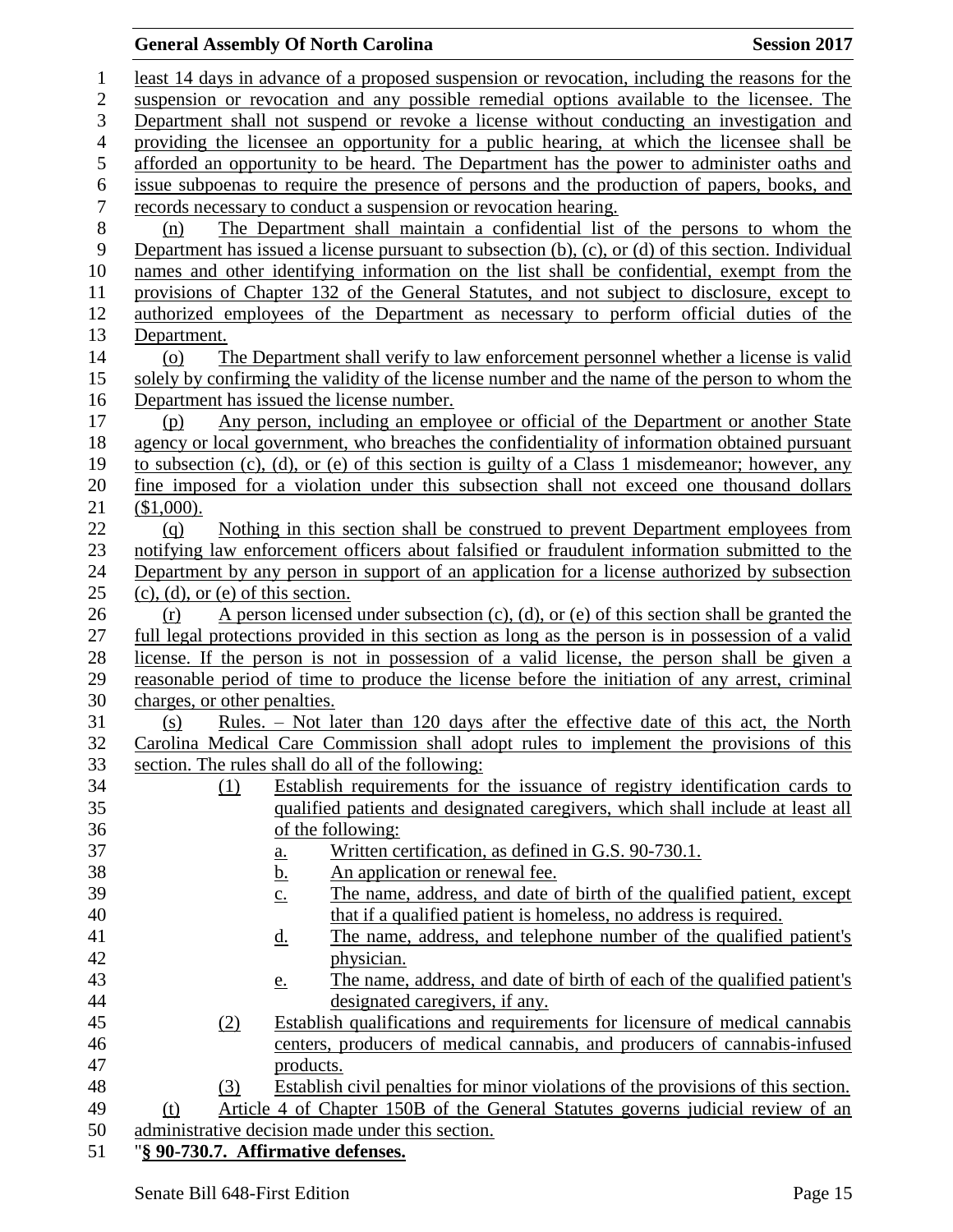|                          |                                                                                               |                   | <b>General Assembly Of North Carolina</b>                                                                                                                                                            | <b>Session 2017</b>                       |
|--------------------------|-----------------------------------------------------------------------------------------------|-------------------|------------------------------------------------------------------------------------------------------------------------------------------------------------------------------------------------------|-------------------------------------------|
| $\mathbf{1}$             | <u>(a)</u>                                                                                    |                   | Except as otherwise provided in this section and G.S. 90-730.4, either of the                                                                                                                        |                                           |
| $\mathbf{2}$             |                                                                                               |                   | affirmative defenses set out in subdivisions $(1)$ and $(2)$ of this subsection may be used by a                                                                                                     |                                           |
| 3                        | person charged with a criminal offense of possession, delivery, or production of cannabis, or |                   |                                                                                                                                                                                                      |                                           |
| $\overline{\mathcal{A}}$ |                                                                                               |                   | any other criminal offense in which possession, delivery, or production of cannabis is an                                                                                                            |                                           |
| 5                        |                                                                                               |                   | element. The affirmative defenses are as follows:                                                                                                                                                    |                                           |
| 6                        | (1)                                                                                           |                   | The person satisfies all of the following criteria:                                                                                                                                                  |                                           |
| $\overline{7}$           |                                                                                               | $\underline{a}$ . | Has been diagnosed with a chronic or debilitating medical condition                                                                                                                                  |                                           |
| $\,8\,$                  |                                                                                               |                   | and has been advised by the person's attending physician that the                                                                                                                                    |                                           |
| 9                        |                                                                                               |                   | medical use of cannabis may mitigate the symptoms or effects of that                                                                                                                                 |                                           |
| 10                       |                                                                                               |                   | chronic or debilitating medical condition.                                                                                                                                                           |                                           |
| 11                       |                                                                                               | <u>b.</u>         | Is engaged in the medical use of cannabis.                                                                                                                                                           |                                           |
| 12                       |                                                                                               | $\underline{c}$ . | Possesses, delivers, or produces cannabis only in the amount                                                                                                                                         |                                           |
| 13                       |                                                                                               |                   | described in this Article as an adequate supply, or in an amount                                                                                                                                     |                                           |
| 14                       |                                                                                               |                   | exceeding an                                                                                                                                                                                         | adequate supply if the person proves by a |
| 15                       |                                                                                               |                   | preponderance of the evidence that the greater amount is medically                                                                                                                                   |                                           |
| 16                       |                                                                                               |                   | necessary to mitigate the symptoms or effects of the person's chronic                                                                                                                                |                                           |
| 17                       |                                                                                               |                   | or debilitating medical condition, as determined by the person's                                                                                                                                     |                                           |
| 18                       |                                                                                               |                   | attending physician.                                                                                                                                                                                 |                                           |
| 19                       | (2)                                                                                           |                   | The person satisfies all of the following criteria:                                                                                                                                                  |                                           |
| 20                       |                                                                                               | a.                | Is assisting a person described in sub-subdivision (1)a. of this                                                                                                                                     |                                           |
| 21                       |                                                                                               |                   | subsection in the medical use of cannabis.                                                                                                                                                           |                                           |
| 22                       |                                                                                               | <u>b.</u>         | Possesses, delivers, or produces cannabis only in the amount                                                                                                                                         |                                           |
| 23                       |                                                                                               |                   | described herein as an adequate supply or in excess of that amount if                                                                                                                                |                                           |
| 24                       |                                                                                               |                   | the person proves by a preponderance of the evidence that the greater                                                                                                                                |                                           |
| 25                       |                                                                                               |                   | amount is medically necessary as determined by the assisted person's                                                                                                                                 |                                           |
| 26                       |                                                                                               |                   | attending physician to mitigate the symptoms or effects of the                                                                                                                                       |                                           |
| 27                       |                                                                                               |                   | assisted person's chronic or debilitating medical condition.                                                                                                                                         |                                           |
| 28                       | (b)                                                                                           |                   | A person does not need to be a registry identification cardholder in order to assert an                                                                                                              |                                           |
| 29<br>30                 | (c)                                                                                           |                   | affirmative defense described in this section.<br>A qualified patient or designated caregiver who has not received a registry                                                                        |                                           |
| 31                       |                                                                                               |                   | identification card may present evidence supporting the need for the medical use of cannabis.                                                                                                        |                                           |
| 32                       |                                                                                               |                   | Such evidence may constitute a defense to a charge of cannabis possession or cultivation and is                                                                                                      |                                           |
| 33                       |                                                                                               |                   | admissible in the courts of the State of North Carolina if such evidence otherwise properly                                                                                                          |                                           |
| 34                       |                                                                                               |                   | qualifies as admissible under the rules of evidence.                                                                                                                                                 |                                           |
| 35                       | (d)                                                                                           |                   | Except as otherwise provided in this section and in addition to the affirmative                                                                                                                      |                                           |
| 36                       |                                                                                               |                   | defenses described in subsection (a) of this section, a person engaged or assisting in the medical                                                                                                   |                                           |
| 37                       |                                                                                               |                   | use of cannabis who is charged with a crime pertaining to the medical use of cannabis is not                                                                                                         |                                           |
| 38                       |                                                                                               |                   | precluded from doing either of the following:                                                                                                                                                        |                                           |
| 39                       | (1)                                                                                           |                   | Asserting a full defense of medical necessity.                                                                                                                                                       |                                           |
| 40                       | (2)                                                                                           |                   | Presenting evidence supporting the medical necessity of using cannabis for                                                                                                                           |                                           |
| 41                       |                                                                                               |                   | treatment of a specific disease or medical condition if (i) the amount of                                                                                                                            |                                           |
| 42                       |                                                                                               |                   | cannabis at issue is not greater than the amount described in this Article as                                                                                                                        |                                           |
| 43                       |                                                                                               |                   | an adequate supply and (ii) the person has taken steps to substantially                                                                                                                              |                                           |
| 44                       |                                                                                               |                   | comply with the provisions of this Article.                                                                                                                                                          |                                           |
| 45                       | (e)                                                                                           |                   | A person may assert the need for the medical use of cannabis in a motion to dismiss,                                                                                                                 |                                           |
| 46                       |                                                                                               |                   | and the court shall dismiss charges following an evidentiary hearing where the defendant shows                                                                                                       |                                           |
| 47                       |                                                                                               |                   | that the elements listed in subsection (a) of this section existed at any time prior or subsequent                                                                                                   |                                           |
| 48                       | to the charges being filed.                                                                   |                   |                                                                                                                                                                                                      |                                           |
| 49                       | (f)                                                                                           |                   | Any interest in or right to property that was possessed, owned, or used in connection                                                                                                                |                                           |
| 50<br>51                 |                                                                                               |                   | with a person's use of cannabis for medical purposes shall not be forfeited, nor shall the person<br>be subject to disciplinary action by a business or occupational or professional licensing board |                                           |
|                          |                                                                                               |                   |                                                                                                                                                                                                      |                                           |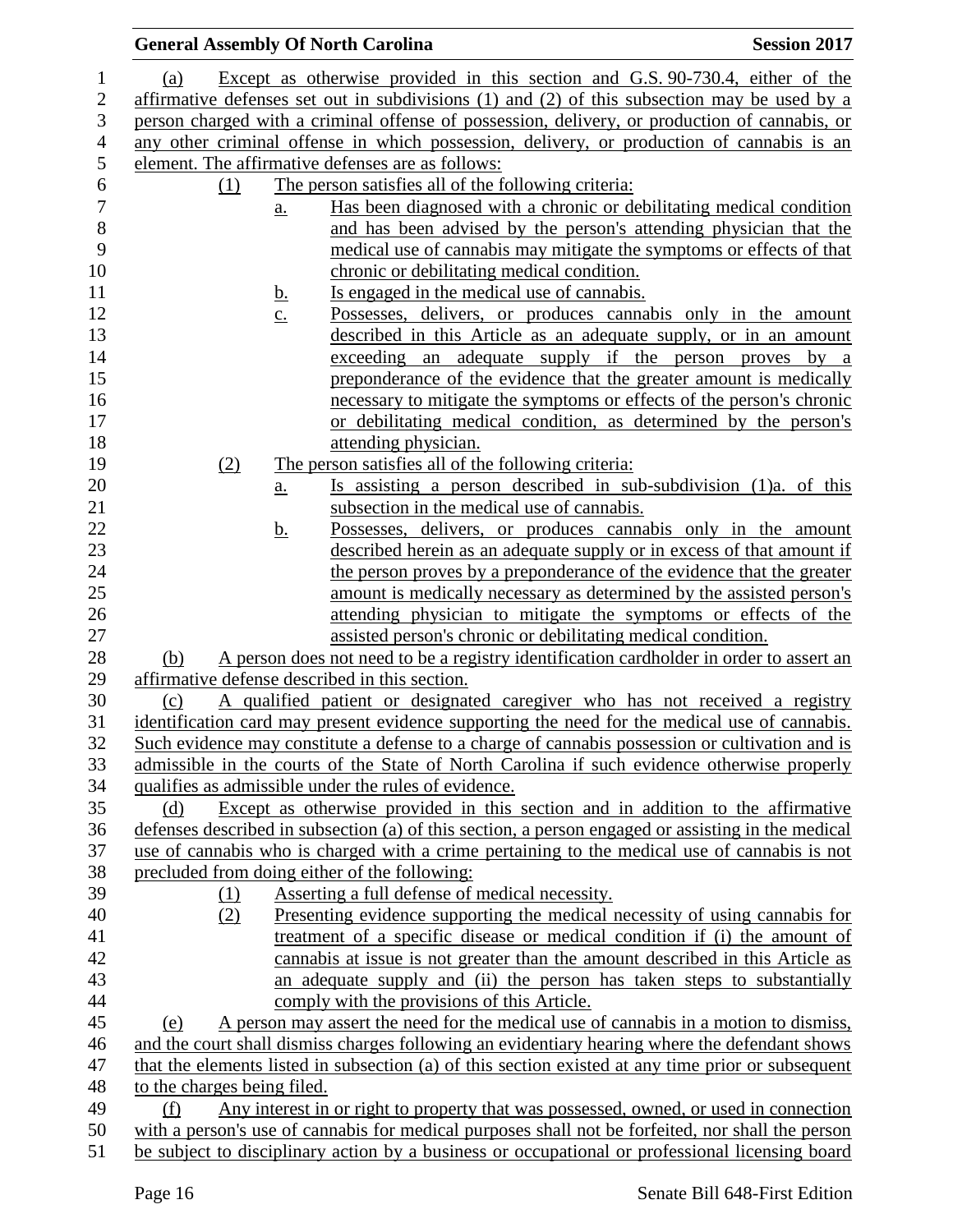|                | <b>General Assembly Of North Carolina</b>            |                                                                                                   | <b>Session 2017</b> |  |  |
|----------------|------------------------------------------------------|---------------------------------------------------------------------------------------------------|---------------------|--|--|
| $\mathbf{1}$   |                                                      | or bureau if the person or the person's designated caregiver demonstrates the person's medical    |                     |  |  |
| $\overline{c}$ | purpose for using cannabis pursuant to this section. |                                                                                                   |                     |  |  |
| 3              | "§ 90-730.8. Immunity for physicians.                |                                                                                                   |                     |  |  |
| $\overline{4}$ |                                                      | A physician shall not be subject to arrest or prosecution, penalized in any manner, or denied     |                     |  |  |
| 5              |                                                      | any right or privilege for recommending the medical use of cannabis or providing written          |                     |  |  |
| 6              |                                                      | certification for the medical use of cannabis pursuant to this Article.                           |                     |  |  |
| 7              |                                                      | "§ 90-730.9. North Carolina Cannabis Research Program.                                            |                     |  |  |
| $8\,$          | (a)                                                  | It is the intent of the General Assembly that The University of North Carolina                    |                     |  |  |
| 9              |                                                      | undertake objective scientific research regarding the efficacy and safety of administering        |                     |  |  |
| 10             |                                                      | cannabis as part of medical treatment. If the Board of Governors of The University of North       |                     |  |  |
| 11             |                                                      | Carolina, by appropriate resolution, accepts this responsibility, The University of North         |                     |  |  |
| 12             |                                                      | Carolina shall create a program to be known as the North Carolina Cannabis Research               |                     |  |  |
| 13             | Program.                                             |                                                                                                   |                     |  |  |
| 14             | (b)                                                  | The purpose of the program is to develop and conduct studies designed to ascertain                |                     |  |  |
| 15             |                                                      | the general safety and efficacy of using cannabis for medical treatment. If the studies conclude  |                     |  |  |
| 16             |                                                      | that cannabis is safe and effective for medical treatment, the program shall develop medical      |                     |  |  |
| 17             |                                                      | guidelines for the appropriate administration and use of cannabis to assist physicians and        |                     |  |  |
| 18             |                                                      | patients in evaluating the risks and benefits of using cannabis for medical treatment and to      |                     |  |  |
| 19             |                                                      | provide a scientific basis for future policies.                                                   |                     |  |  |
| 20             | (c)                                                  | The research conducted under this section may involve the development of quality                  |                     |  |  |
| 21             |                                                      | control, purity, and labeling standards for medical cannabis dispensed through the system;        |                     |  |  |
| 22             |                                                      | sound advice and recommendations on the best practices for the safe and efficient cultivation of  |                     |  |  |
| 23             |                                                      | cannabis; and analysis of genetic and healing properties of the many varied strains of cannabis   |                     |  |  |
| 24             |                                                      | to determine which strains may be best suited for a particular condition or treatment.            |                     |  |  |
| 25             | "§ 90-730.10. Severability.                          |                                                                                                   |                     |  |  |
| 26             |                                                      | The provisions of this Article are severable. If any provision of this Article is held invalid    |                     |  |  |
| 27             |                                                      | by a court of competent jurisdiction, the invalidity shall not affect other provisions of this    |                     |  |  |
| 28             |                                                      | Article which can be given effect without the invalid provision."                                 |                     |  |  |
| 29             |                                                      | <b>SECTION 2.</b> During the period between the effective date of this act and 30 days            |                     |  |  |
| 30             |                                                      | after the effective date of rules adopted under G.S. 90-730.6(s), the following provisions apply: |                     |  |  |
| 31             | (1)                                                  | The Department of Agriculture and Consumer Services shall issue a                                 |                     |  |  |
| 32             |                                                      | temporary certificate for participation in the regulated medical supply                           |                     |  |  |
| 33             |                                                      | system established under G.S. 90-730.6 to any individual who would be                             |                     |  |  |
| 34             |                                                      | eligible to participate in the system as a qualified patient but for the adoption                 |                     |  |  |
| 35             |                                                      | of rules to fully implement the system, upon presentation of a written                            |                     |  |  |
| 36             |                                                      | certification for the medical use of cannabis from the individual's treating                      |                     |  |  |
| 37             |                                                      | physician. The certificate shall specify the amount of cannabis the certificate                   |                     |  |  |
| 38             |                                                      | holder may possess for the medical use of cannabis. The Department of                             |                     |  |  |
| 39             |                                                      | Agriculture and Consumer Services shall maintain a list of all temporary                          |                     |  |  |
| 40             |                                                      | certificates issued pursuant to this section.                                                     |                     |  |  |
| 41             | (2)                                                  | An individual in possession of a temporary certificate issued pursuant to                         |                     |  |  |
| 42             |                                                      | subdivision (1) of this section and that individual's designated caregiver are                    |                     |  |  |
| 43             |                                                      | not subject to arrest, prosecution, civil or criminal penalty, or denial of any                   |                     |  |  |
| 44             |                                                      | right or privilege for possessing cannabis if the amount of usable cannabis                       |                     |  |  |
| 45             |                                                      | possessed collectively is not more than the amount specified on the                               |                     |  |  |
| 46             |                                                      | temporary certificate issued by the Department of Agriculture and Consumer                        |                     |  |  |
| 47             |                                                      | Services.                                                                                         |                     |  |  |
| 48             | (3)                                                  | A physician shall not be subject to arrest or prosecution, penalized in any                       |                     |  |  |
| 49             |                                                      | manner, or denied any right or privilege for recommending the medical use                         |                     |  |  |
| 50             |                                                      | of cannabis or providing written certification for the medical use of cannabis                    |                     |  |  |
| 51             |                                                      | pursuant to this Article.                                                                         |                     |  |  |